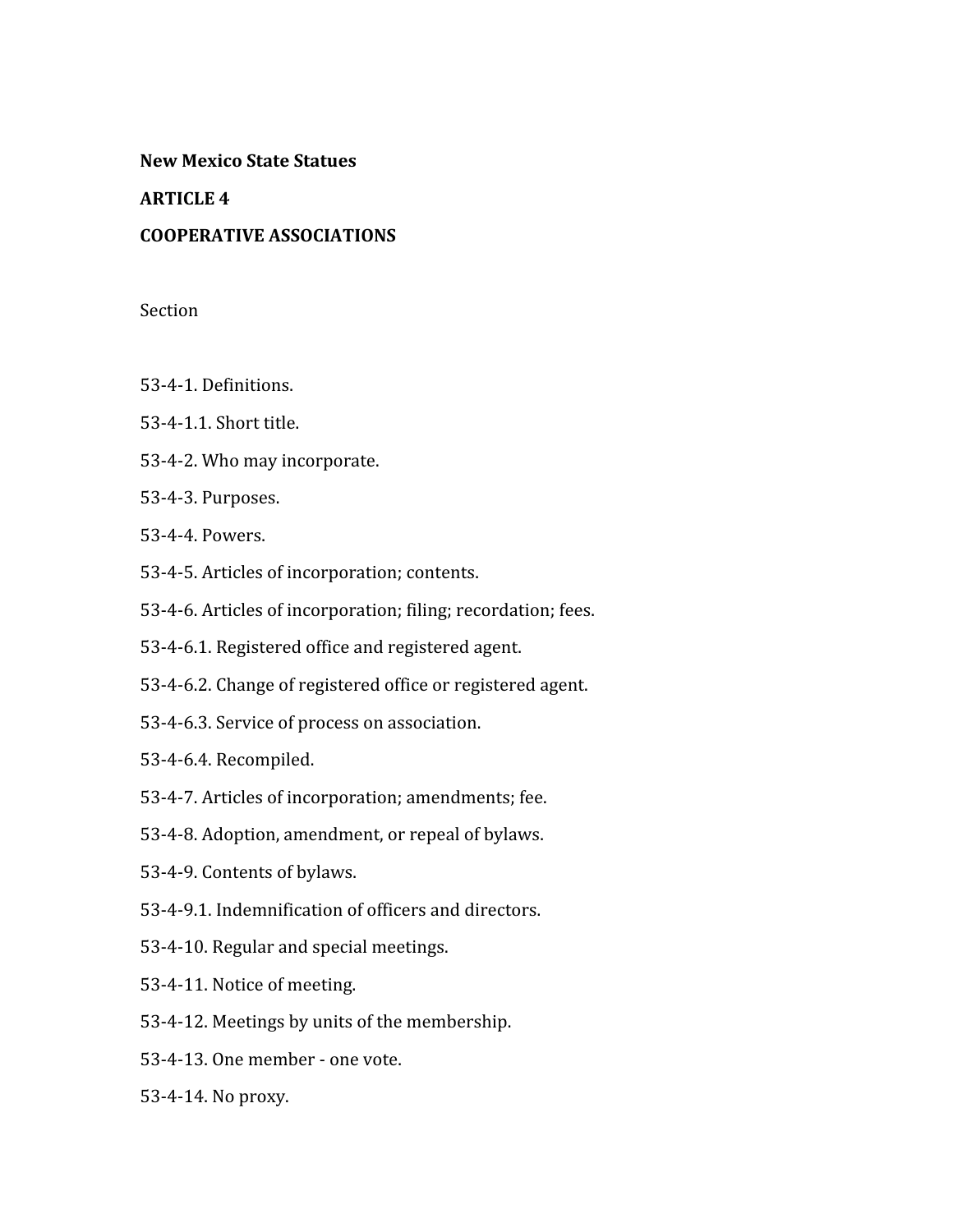- 53‐4‐15.
Voting
by
mail.
- 53‐4‐16.
Application
of
voting
provisions
herein
to
voting
by
mail.
- 53‐4‐17.
Application
of
voting
provisions
herein
to
voting
by
delegates.
- 53‐4‐18.
Directors.
- 53‐4‐18.1.
Duties
of
directors.
- 53‐4‐18.2.
Liability
of
directors.
- 53‐4‐18.3.
Repealed.
- 53‐4‐19.
Officers.
- 53‐4‐20.
Removal
of
directors
and
officers.
- 53‐4‐21.
Referendum.
- 53‐4‐21.1.
Disposition
of
property.
- 53‐4‐22.
Limitations
on
interest‐dividends.
- 53‐4‐23.
Eligibility
and
admission
to
membership.
- 53‐4‐24.
Subscribers.
- 53‐4‐25.
Share
and
membership
certificates;
issuance
and
contents.
- 53‐4‐26.
Transfer
of
shares
and
membership;
withdrawal.
- 53‐4‐27.
Share
and
membership
certificates;
recall.
- 53‐4‐28.
Share
and
membership
certificates;
attachment.
- 53‐4‐29.
Liability
of
members.
- 53‐4‐30.
Expulsion.
- 53‐4‐31.
Allocation
and
distribution
of
net
savings.
- 53‐4‐32.
Bonding.
- 53‐4‐33.
Books;
auditing.
- 53‐4‐34.
Annual
report.
- 53‐4‐35.
Notice
of
delinquent
reports;
forfeitures;
reinstatement.
- 53‐4‐36.
Voluntary
dissolution.
- 53‐4‐37.
Use
of
name
"cooperative";
penalty.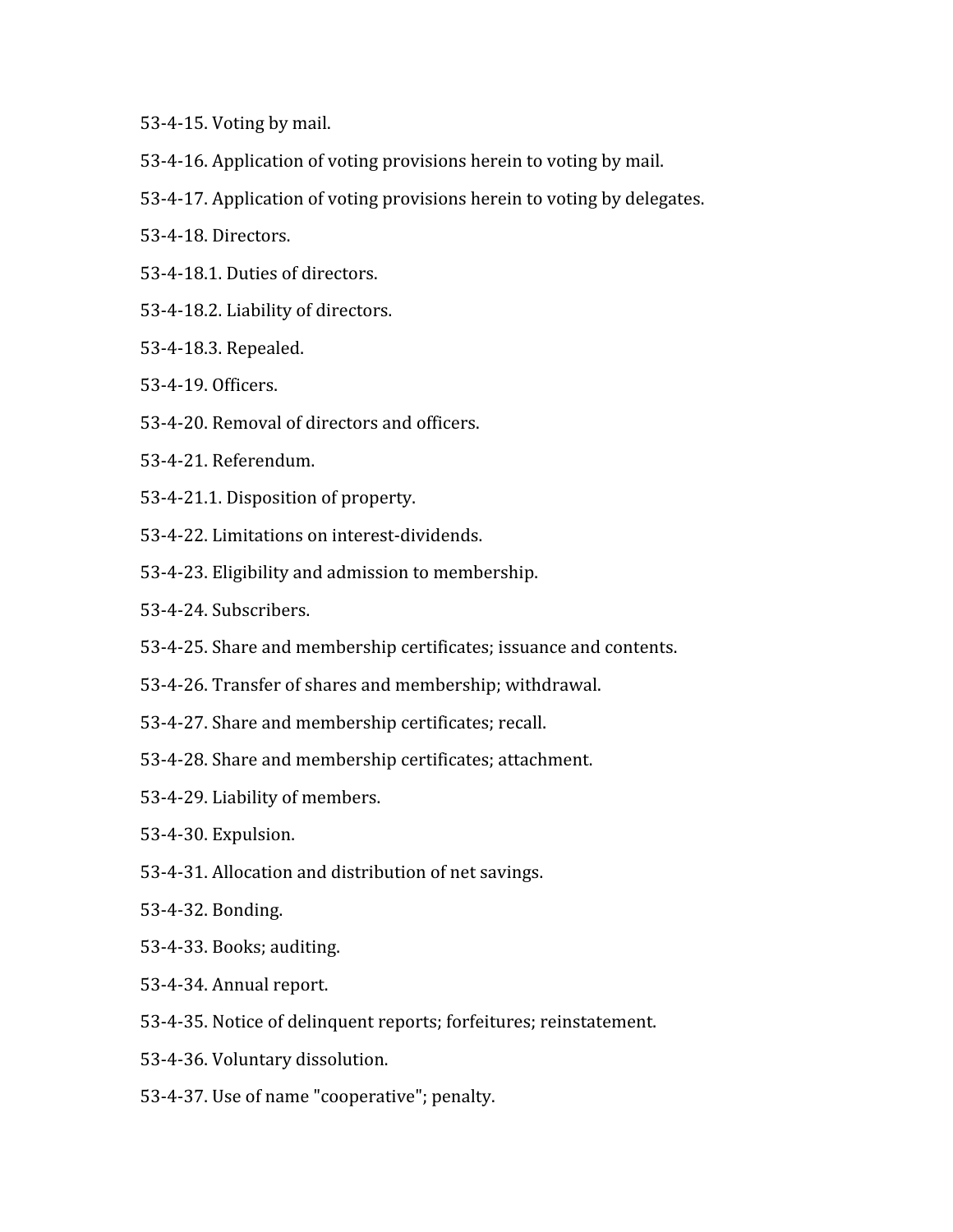53‐4‐38.
Promotion
expenses;
limitations;
penalty.

- 53‐4‐39.
Spreading
false
reports;
penalty.
- 53‐4‐40.
Existing
cooperative
corporations.

53‐4‐41.
Foreign
corporations.

53‐4‐42.
Legality
declared;
not
in
restraint
of
trade.

53‐4‐43.
Laws
not
applicable.

53‐4‐44.
Subsequent
laws.

53‐4‐45.
Taxation.

53‐4‐1.
Definitions.
(1939)

Unless the subject matter or context requires otherwise, wherever used herein [Chapter 53, Article 4 NMSA 1978]:

A. "association" means a group enterprise legally incorporated hereunder, and shall be
deemed
to
be
a
nonprofit
corporation;

B. "member" means not only a member in a nonshare association but also a member in
a
share
association;

C.
"net
savings"
means
the
total
income
of
an
association
minus
the
costs
of operation;

D. "interest-dividends" means the return on share or membership capital which is limited in accordance with the provisions of Section 22 [53-4-22 NMSA 1978] herein;

E.
"savings
returns"
means
the
amount
returned
to
the
patrons
in
proportion
to their
patronage
in
accordance
with
the
provisions
of
Section
31
[53‐4‐31
NMSA 1978]
herein;

F. "cooperative basis" as applied to any incorporated or unincorporated group not organized
hereunder
means:

(1)
that
each
member
has
one
vote
and
only
one
vote
except
as
may
be
altered
in
the articles
or
by‐laws
[bylaws]
by
provision
for
voting
by
member
organizations;

(2)
that
the
maximum
rate
at
which
any
return
is
paid
on
share
or
membership capital
is
limited;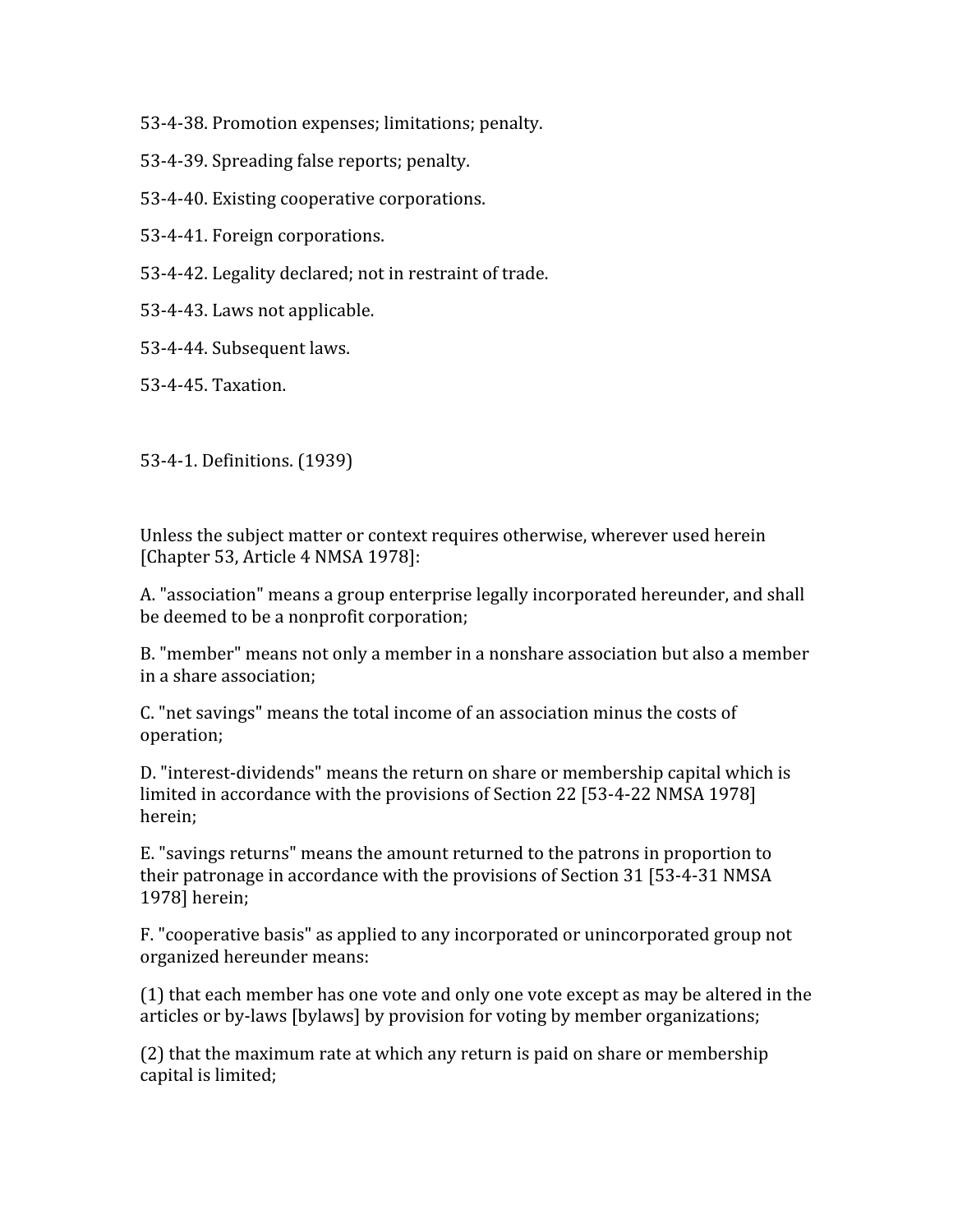(3)
that
the
allocation
or
distribution
of
net
savings
after
payment,
if
any,
of
said limited return on capital and after making provision for such separate funds as may be required or specially permitted by statute, articles or by-laws [bylaws], is made to member patrons, or to all patrons, in proportion to their partonage [patronage].

History: Laws 1939, ch. 164, § 1; 1941 Comp., § 54-1401; 1953 Comp., § 51-15-1.

53‐4‐1.1.
Short
title.
(2001)

Chapter
53,
Article
4
NMSA
1978
may
be
cited
as
the
"Cooperative
Association
Act"

53‐4‐2.
Who
may
incorporate.
(1939)

Any
five
or
more
natural
persons
or
two
or
more
associations
may
incorporate hereunder.

History: Laws 1939, ch. 164, § 2; 1941 Comp., § 54-1402; 1953 Comp., § 51-15-2.

53‐4‐3.
Purposes.
(1939)

An association may be incorporated hereunder to engage in any one or more lawful mode
or
modes
of
acquiring,
selling,
producing,
building,
operating,
manufacturing, furnishing, exchanging or distributing any type or types of property, commodities, goods
or
services,
and
for
the
transaction
of
any
lawful
business.

History: Laws 1939, ch. 164, § 3; 1941 Comp., § 54-1403; 1953 Comp., § 51-15-3.

53‐4‐4.
Powers.
(1939)

An association shall have the capacity to act possessed by natural persons and the authority to do anything required or permitted herein and also:

A.
to
continue
as
a
corporation
for
the
time
specified
in
its
articles;

B.
to
have
a
corporate
seal
and
to
alter
the
same
at
pleasure;

C to sue and be sued in its corporate name;

D.
to
make
by‐laws
[bylaws]
for
the
government
and
regulation
of
its
affairs;

E. to acquire, own, hold, sell, lease, pledge or mortgage any property incident to its purposes;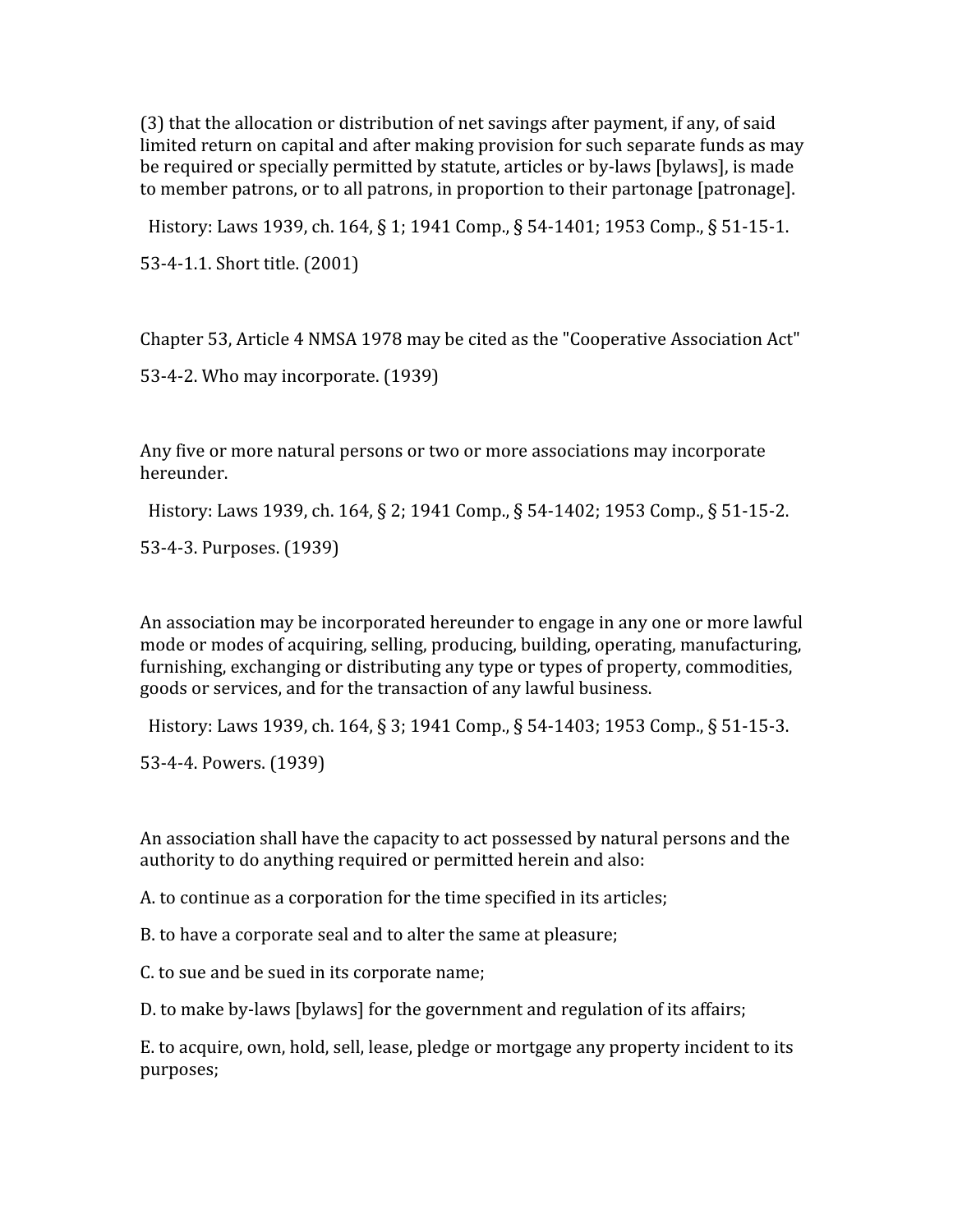F.
to
own
and
hold
membership
in
and
share
capital
of
other
associations
and corporations,
and
any
types
of
bonds
or
other
obligations;
and
while
the
owner thereof
to
exercise
all
the
rights
of
ownership;

G.
to
borrow
money,
contract
debts
and
make
contracts,
including
agreements
of mutual
aid
or
federation
with
other
associations
and
other
groups
organized
on
a cooperative
basis;

H, to conduct its affairs without as well as within this state:

I.
to
exercise
in
addition
any
power
granted
to
ordinary
business
corporations,
save those
powers
inconsistent
herewith;

J.
to
exercise
all
powers
not
inconsistent
herewith
which
may
be
necessary, convenient,
or
expedient
for
the
accomplishment
of
its
purposes,
and,
to
that
end, the
foregoing
enumeration
of
powers
shall
not
be
deemed
exclusive.

History: Laws 1939, ch. 164, § 4; 1941 Comp., § 54-1404; 1953 Comp., § 51-15-4.

53‐4‐5.
Articles
of
incorporation;
contents.
(2003)

Articles
of
incorporation
shall
be
signed
by
each
of
the
incorporators
and acknowledged by at least three of them, if natural persons, and by the presidents and
the
secretaries,
if
associations,
before
an
officer
authorized
to
take acknowledgments. Within the limitations set forth in the Cooperative Association Act [Chapter 53, Article 4 NMSA 1978], the articles shall contain:

A.
a
statement
as
to
the
purpose
for
which
the
association
is
formed;

B, the name of the association, which shall include the word "cooperative";

C.
the
term
of
existence
of
the
association,
which
may
be
perpetual;

D.
the
location
and
address
of
the
principal
office
of
the
association;

E.
the
names
and
addresses
of
the
incorporators
of
the
association;

F. the names and addresses of the directors who will manage the affairs of the association
for
the
first
year,
unless
sooner
changed
by
the
members;

G.
a
statement
of
whether
the
association
is
organized
with
or
without
shares
and the
number
of
shares
or
memberships
subscribed
for;

H.
if
the
association
is
organized
with
shares,
the
amount
of
authorized
capital,
the number and types of shares and the par value thereof, which may be placed at any figure, and the rights, preferences and restrictions of each type of share;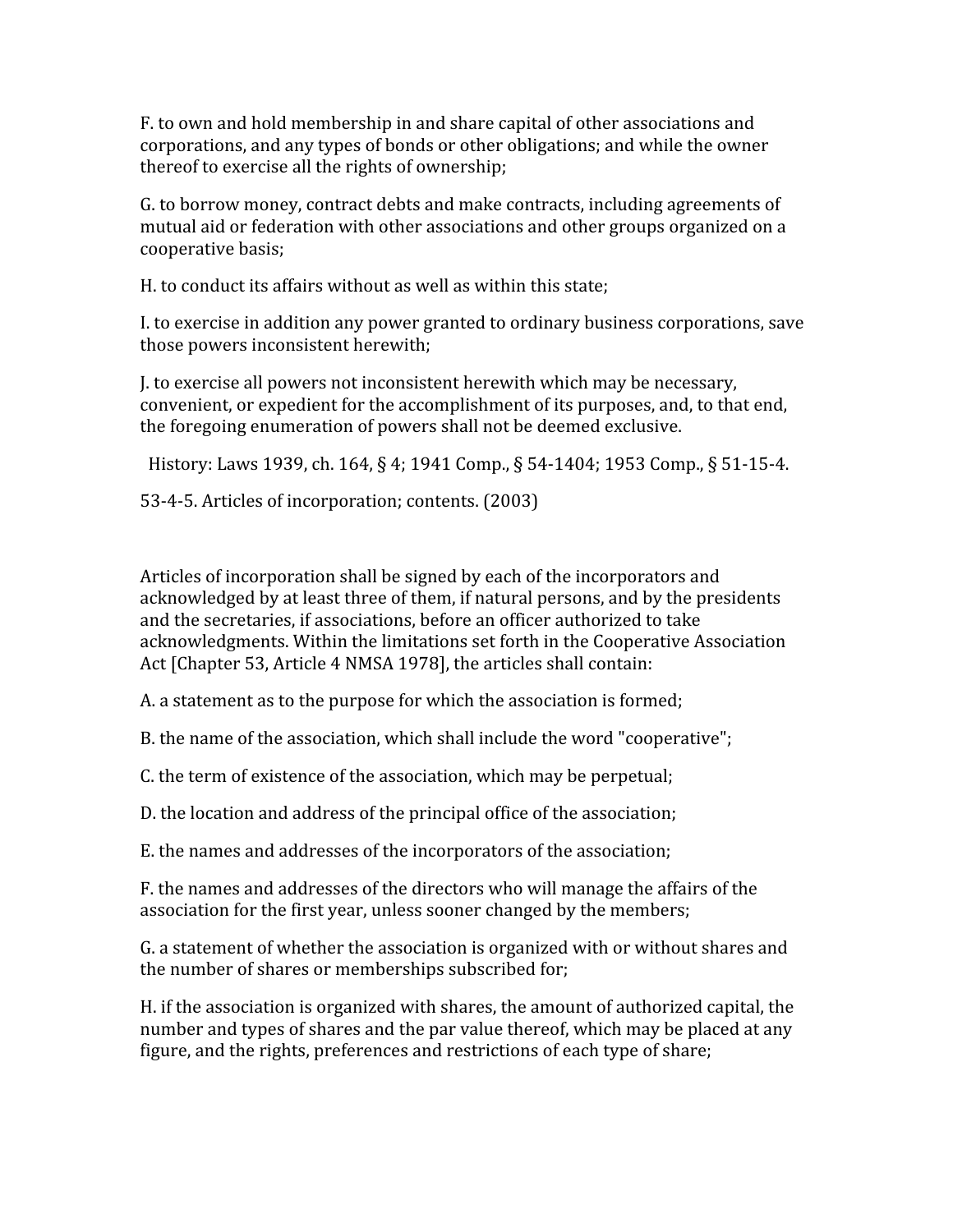I, the minimum number of shares of the association that shall be owned in order to qualify
for
membership;

I. the maximum amount or percentage of capital of the association that may be owned
or
controlled
by
any
member;

K, the method by which any surplus, upon dissolution of the association, shall be distributed in conformity with the requirements of the Cooperative Association Act [Chapter 53, Article 4 NMSA 1978] for division of such surplus;

L the address of the initial registered office of the association and the name of the initial
registered
agent
at
that
address;
and

M.
a
statement
executed
by
the
registered
agent
in
which
the
agent
acknowledges acceptance of the appointment by the filing association, if the agent is an individual, or
a
statement
executed
by
an
authorized
officer
of
a
corporation
in
which
the officer
acknowledges
the
corporation's
acceptance
of
the
appointment
by
the
filing association as its registered agent, if the agent is a corporation.

The articles may also contain other provisions not inconsistent with the Cooperative Association
Act
[Chapter
53,
Article
4
NMSA
1978].

History: Laws 1939, ch. 164, § 5; 1941 Comp., § 54-1405; 1953 Comp., § 51-15-5; 1978 Comp., § 53-4-5; Laws 1991, ch. 170, § 2; 1993, ch. 311, § 3; 1993, ch. 318, § 1; 2001, ch. 200, § 15; 2003, ch. 318, § 3.

53‐4‐6.
Articles
of
incorporation;
filing;
recordation;
fees.
(2001)

The
articles
of
incorporation
of
the
association
shall
be
filed
with
the
public regulation
commission
together
with
a
fee
of
fifty
dollars
(\$50.00)
and
shall
be recorded with the county clerk of the county where the principal office of the association
is
located
for
a
fee
of
one
dollar
(\$1.00).

History: Laws 1939, ch. 164, § 6; 1941 Comp., § 54-1406; 1953 Comp., § 51-15-6; Laws 1993, ch. 311, § 4; 2001, ch. 200, § 16.

53‐4‐6.1.
Registered
office
and
registered
agent.
(2001)

An
association
shall
have
and
continuously
maintain
in
New
Mexico:

A.
a
registered
office,
which
may
be
the
same
as
its
principal
office;
and

B.
a
registered
agent
that
may
be:

(1)
an
individual
resident
in
the
state
whose
business
office
is
identical
with
the registered
office
of
the
association;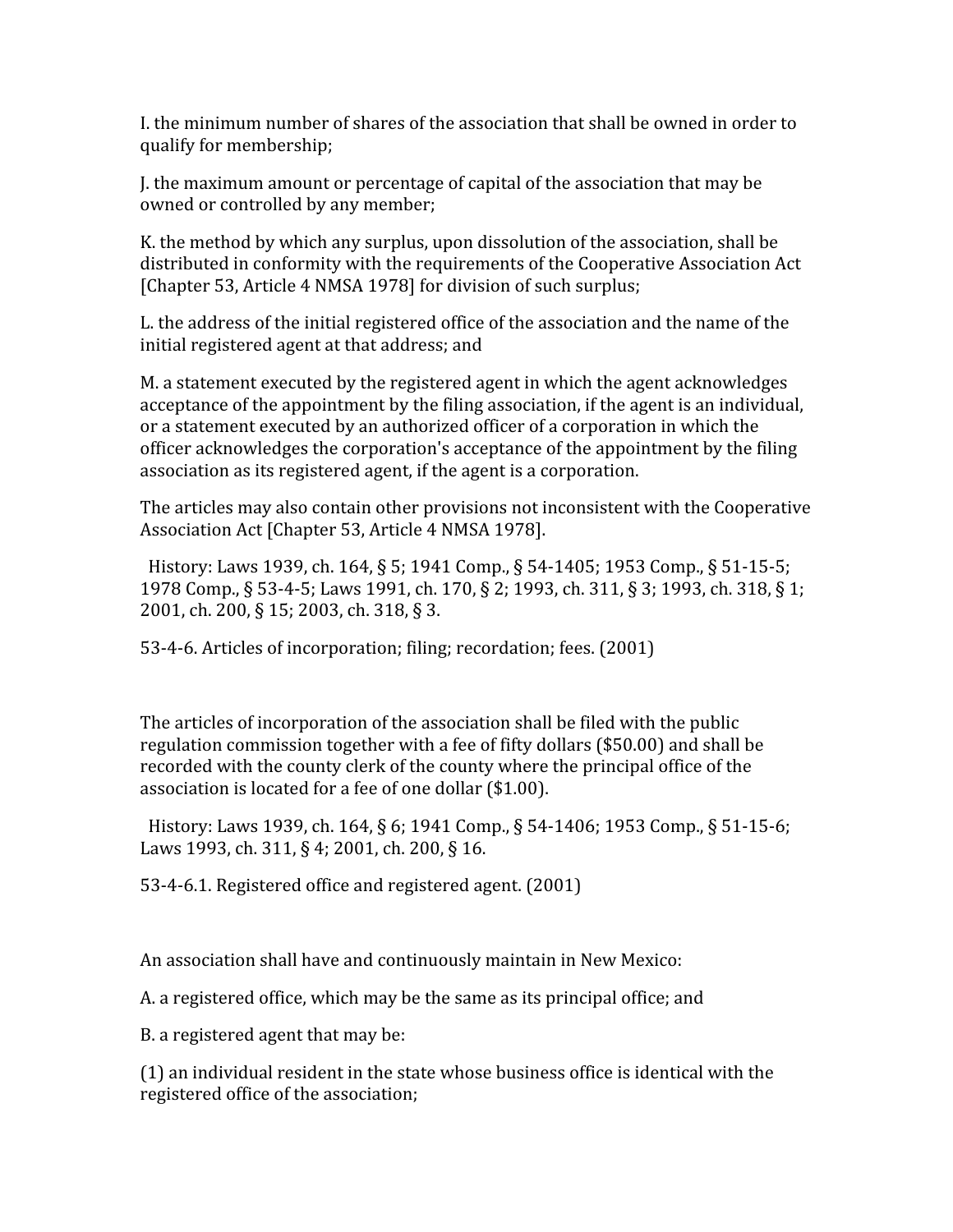(2)
a
for‐profit
or
not‐for‐profit
domestic
corporation
having
an
office
identical
with the
registered
office
of
the
association;
or

(3)
a
for‐profit
or
not‐for‐profit
foreign
corporation
authorized
to
transact
business or
conduct
affairs
in
New
Mexico
and
having
an
office
identical
with
the
registered office
of
the
corporation.

History: Laws 2001, ch. 200, § 23.

53‐4‐6.2.
Change
of
registered
office
or
registered
agent.
(2003)

A. An association may change its registered office or its registered agent, or both, by filing in the office of the public regulation commission a statement that includes:

(1)
the
name
of
the
association;

(2)
the
address
of
its
registered
office;

(3) if the address of the association's registered office is changed, the address to which the registered office is changed;

(4)
the
name
of
its
registered
agent;

(5)
if
the
association's
registered
agent
is
changed:

(a)
the
name
of
its
successor
registered
agent;
and

(b)
if
the
successor
registered
agent
is
an
individual,
a
statement
executed
by
the successor registered agent acknowledging acceptance of the appointment by the filing association as its registered agent; or

(c)
if
the
successor
registered
agent
is
a
corporation,
a
statement
executed
by
an authorized officer of the corporation in which the officer acknowledges the corporation's
acceptance
of
the
appointment
by
the
filing
association
as
its registered
agent;
and

(6)
a
statement
that
the
address
of
the
association's
registered
office
and
the address
of
the
office
of
its
registered
agent,
as
changed,
will
be
identical.

B. The statement made pursuant to the provisions of Subsection A of this section shall be executed by the association by any two members and delivered to the public regulation commission. If the commission finds that the statement conforms to the provisions of the Sanitary Projects Act [Chapter 3, Article 29 NMSA 1978], it shall file the statement in the office of the commission. The change of address of the registered office, or the appointment of a new registered agent, or both, shall become
effective
upon
filing
of
the
statement
required
by
this
section.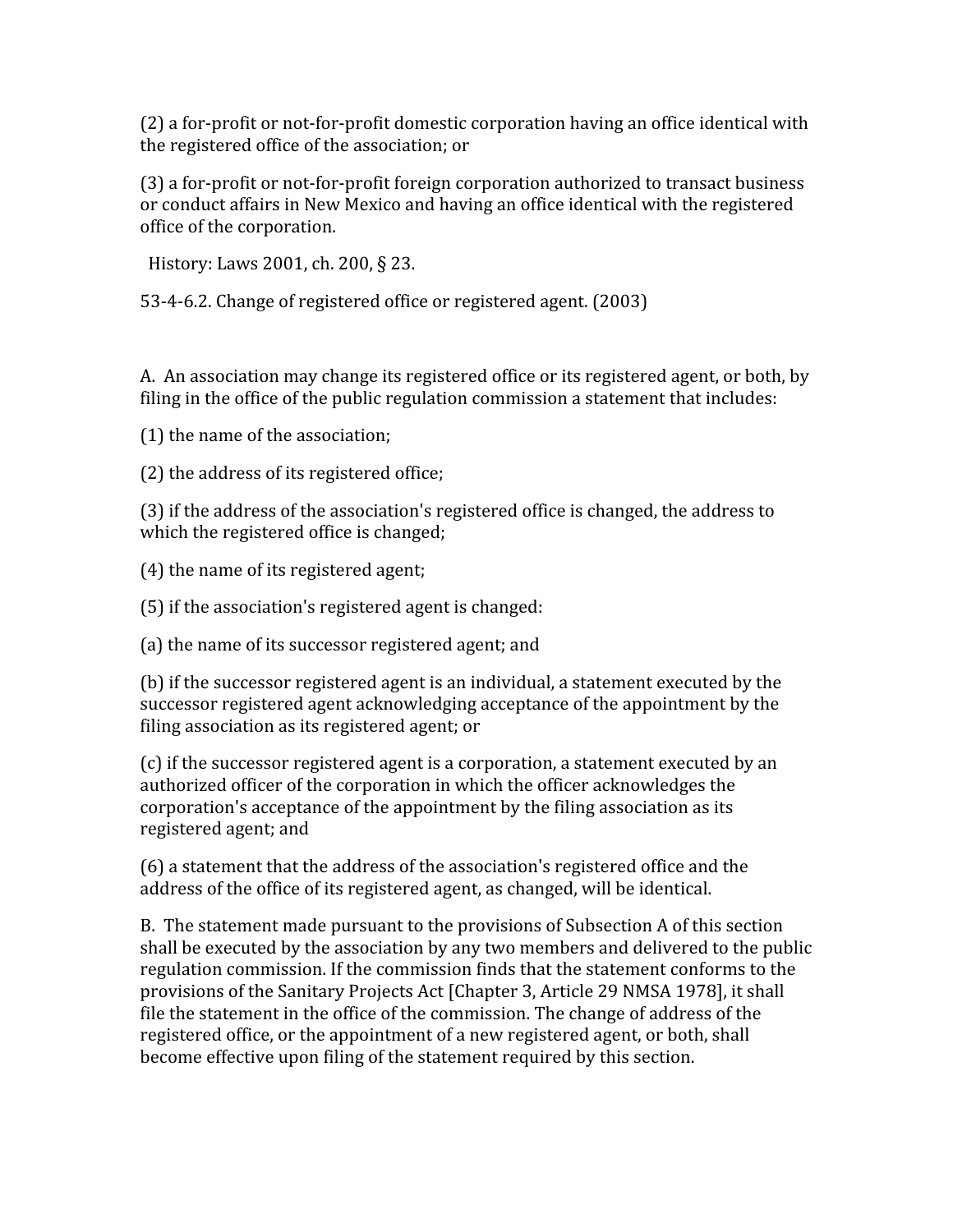C. A registered agent of an association may resign as agent upon filing a written notice
thereof,
executed
in
duplicate,
with
the
public
regulation
commission.
The commission
shall
mail
a
copy
immediately
to
the
association
in
care
of
an
officer, who is not the resigning registered agent, at the address of the officer as shown by the
most
recent
annual
report
of
the
association.
The
appointment
of
the
agent
shall terminate upon the expiration of thirty days after receipt of the notice by the commission.

History: Laws 2001, ch. 200, § 24; 2003, ch. 318, § 4.

53‐4‐6.3.
Service
of
process
on
association.
(2001)

The registered agent appointed by an association shall be an agent of the association upon
whom
any
process,
notice
or
demand
required
or
permitted
by
law
to
be served upon the association may be served. Nothing in this section limits or affects the
right
for
process,
notice
or
demand
to
be
served
upon
an
association
in
any other
manner
permitted
by
law.

History:
Laws
2001,
ch.
200,
§
25.

53‐4‐7.
Articles
of
incorporation;
amendments;
fee.
(2001)

A. Amendments to the articles of incorporation may be proposed by a two-thirds' vote
of
the
board
of
directors
or
by
petition
of
one‐tenth
of
the
association's members. Notice of the meeting to consider the amendment shall be sent by the secretary at least thirty days in advance to each member at his last known address, accompanied
by
the
full
text
of
the
proposal
and
by
that
part
of
the
articles
to
be amended.
Two‐thirds
of
the
members
voting
may
adopt
the
amendment
and,
when verified
by
the
president
and
the
secretary,
it
shall
be
filed
with
the
public regulation commission within thirty days of its adoption, and a fee of twenty-five dollars
(\$25.00)
shall
be
paid.

B. If the amendment is to alter the preferences of outstanding shares of any type or to
authorize
the
issuance
of
shares
having
preferences
superior
to
outstanding shares of any type, the vote of two-thirds of the members owning the outstanding shares affected by the change shall also be required for the adoption of the amendment.

C. The amount of capital and the number and par value of shares may be diminished or
increased
by
amendment
of
the
articles,
but
the
capital
shall
not
be
diminished below the amount of paid-up capital existing at the time of amendment.

History: Laws 1939, ch. 164, § 7; 1941 Comp., § 54-1407; 1953 Comp., § 51-15-7; Laws 1993, ch. 311, § 5; 2001, ch. 200, § 17.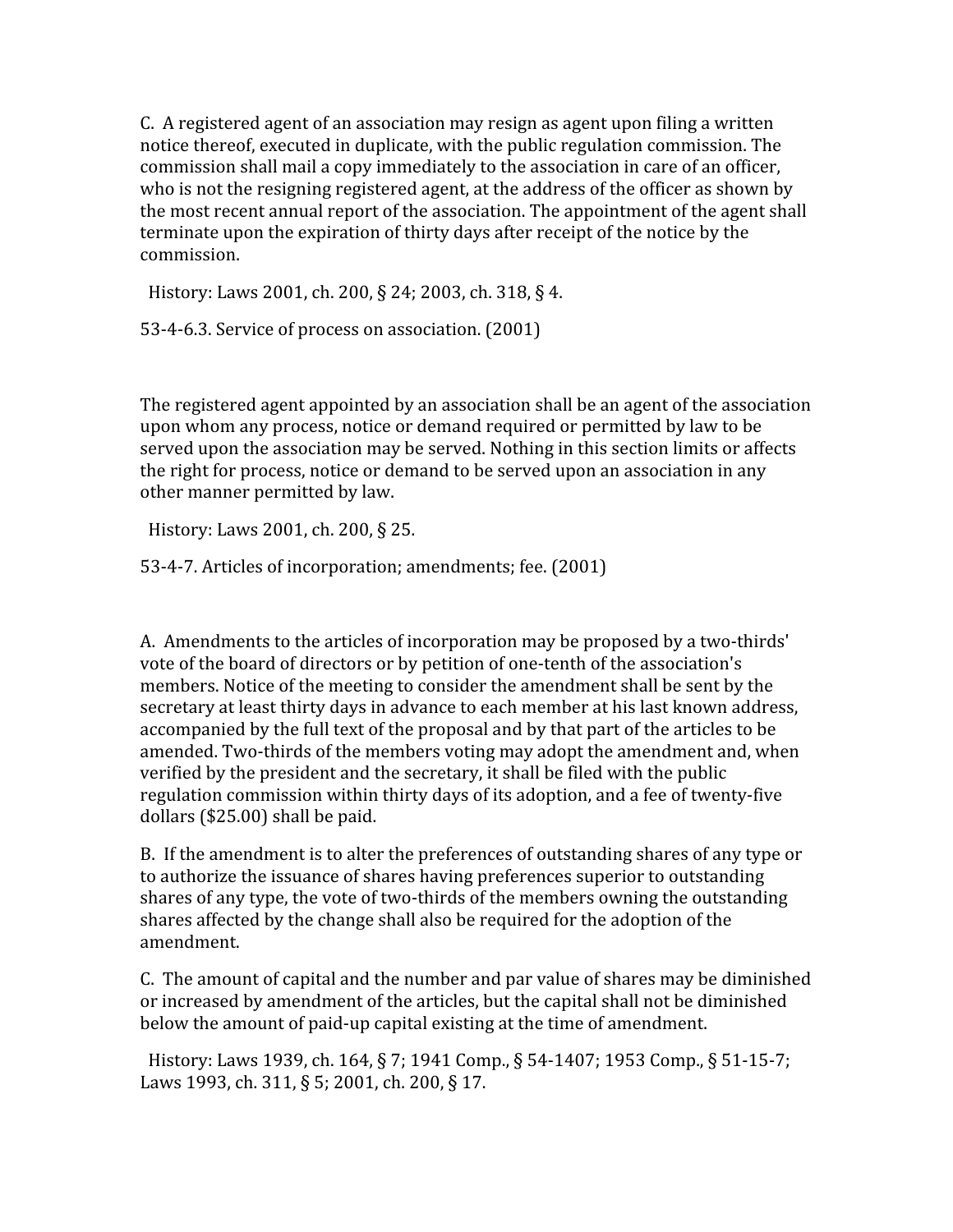53‐4‐8.
Adoption,
amendment,
or
repeal
of
by‐laws
[bylaws]
(1939)

By-laws [Bylaws] shall be adopted, amended, or repealed by a majority vote of the members
voting.

History: Laws 1939, ch. 164, § 8; 1941 Comp., § 54-1408; 1953 Comp., § 51-15-8.

53‐4‐9.
Contents
of
by‐laws
[bylaws]
(1939)

The
by‐laws
[bylaws]
may,
within
the
limitations
set
forth
herein
provide
for:

A, the method and terms of admission to membership and the disposal of members' interests
on
cessation
of
membership
for
any
reason;

B.
the
time,
place
and
manner
of
calling
and
conducting
meetings;

C.
the
number
or
percentage
of
the
members
constituting
a
quorum;

D.
the
number,
qualifications,
powers,
duties,
term
of
office,
and
manner,
time
and vote for election, of directors and officers; and the classification, if any, of directors;

E. the compensation, if any, of the directors, and the number of directors necessary to
constitute
a
quorum;

F.
the
method
of
distributing
the
net
savings;

G.
the
various
discretionary
provisions
herein
as
well
as
other
provisions
incident
to the
purposes
and
activities
of
the
association.

History: Laws 1939, ch. 164, § 9; 1941 Comp., § 54-1409; 1953 Comp., § 51-15-9.

53‐4‐9.1.
Indemnification
of
officers
and
directors.
(1987)

Each association shall have the power to indemnify any director or officer or former director or officer of the association against reasonable expenses, costs and attorneys'
fees
actually
and
reasonably
incurred
by
him
in
connection
with
the defense of any action, suit or proceeding, civil or criminal, in which he is made a party
by
reason
of
being
or
having
been
a
director
or
officer.
The
indemnification may include any amounts paid to satisfy a judgment or to compromise or settle a claim.
The
director
or
officer
shall
not
be
indemnified
if
he
shall
be
adjudged
to
be liable on the basis that he has breached or failed to perform the duties of his office and
the
breach
or
failure
to
perform
constitutes
willful
misconduct
or
recklessness. Advance
indemnification
may
be
allowed
of
a
director
or
officer
for
reasonable expenses
to
be
incurred
in
connection
with
the
defense
of
the
action,
suit
or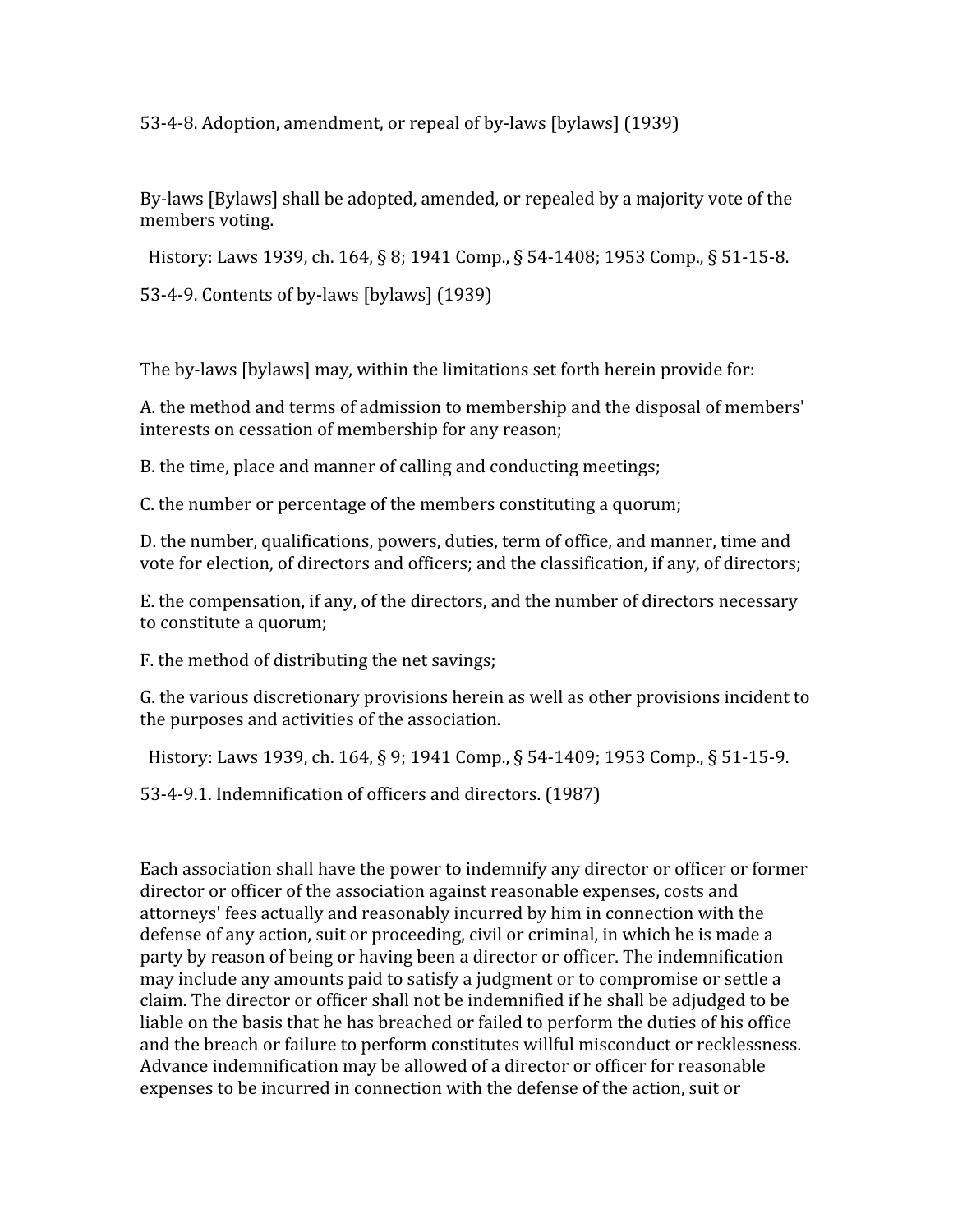proceeding,
provided
that
the
director
or
officer
shall
reimburse
the
association
if
it is subsequently determined that the director or officer was not entitled to indemnification. Each association may make any other indemnification as authorized by the articles of incorporation or bylaws or by a resolution adopted after notice by the members entitled to vote. As used in this section, "director" means
any
person
who
is
or
was
a
director
of
the
association
and
any
person
who, while a director of the association, is or was serving at the request of the association as
a
director,
officer,
partner,
trustee,
employee
or
agent
of
any
foreign
or
domestic corporation
or
nonprofit
corporation,
cooperative,
partnership,
joint
venture,
trust, other incorporated or unincorporated enterprise or employee benefit plan or trust.

History: 1978 Comp., § 53-4-9.1, enacted by Laws 1987, ch. 238, § 1.

53‐4‐10.
Regular
and
special
meetings.
(1939)

Regular
meetings
of
members
shall
be
held
as
prescribed
in
the
by‐laws
[bylaws], but
shall
be
held
at
least
once
a
year.
Special
meetings
may
be
demanded
by
a majority vote of the directors or by written petition of at least one-tenth of the members,
in
which
case
it
shall
be
the
duty
of
the
secretary
to
call
such
meeting
to take
place
within
30
days
after
such
demand.
Regular
or
special
meetings,
including meetings
by
units
as
hereinafter
provided,
may
be
held
within
or
without
this
state as
the
articles
or
by‐laws
[bylaws]
may
prescribe.

History: Laws 1939, ch. 164, § 10; 1941 Comp., § 54-1410; 1953 Comp., § 51-15-10.

53‐4‐11.
Notice
of
meeting.
(1939)

The secretary shall give notice of the time and place of meetings by sending a notice thereof to each member at his last-known address not less than the number of days in advance of the meeting specified in the by-laws [bylaws]. In case of a special meeting
the
notice
shall
specify
the
purpose
for
which
such
meeting
is
called.

History: Laws 1939, ch. 164, § 11; 1941 Comp., § 54-1411; 1953 Comp., § 51-15-11.

53‐4‐12.
Meetings
by
units
of
the
membership.
(1939)

The articles or by-laws [bylaws] may provide for the holding of meetings by units of the
membership
and
may
provide
for
a
method
of
transmitting
the
votes
there
cast to the central meeting, or for a method of representation by the election of delegates to
the
central
meeting;
or
for
a
combination
of
both
such
methods.

History: Laws 1939, ch. 164, § 12; 1941 Comp., § 54-1412; 1953 Comp., § 51-15-12

53‐4‐13.
One
member
‐
one
vote.
(1939)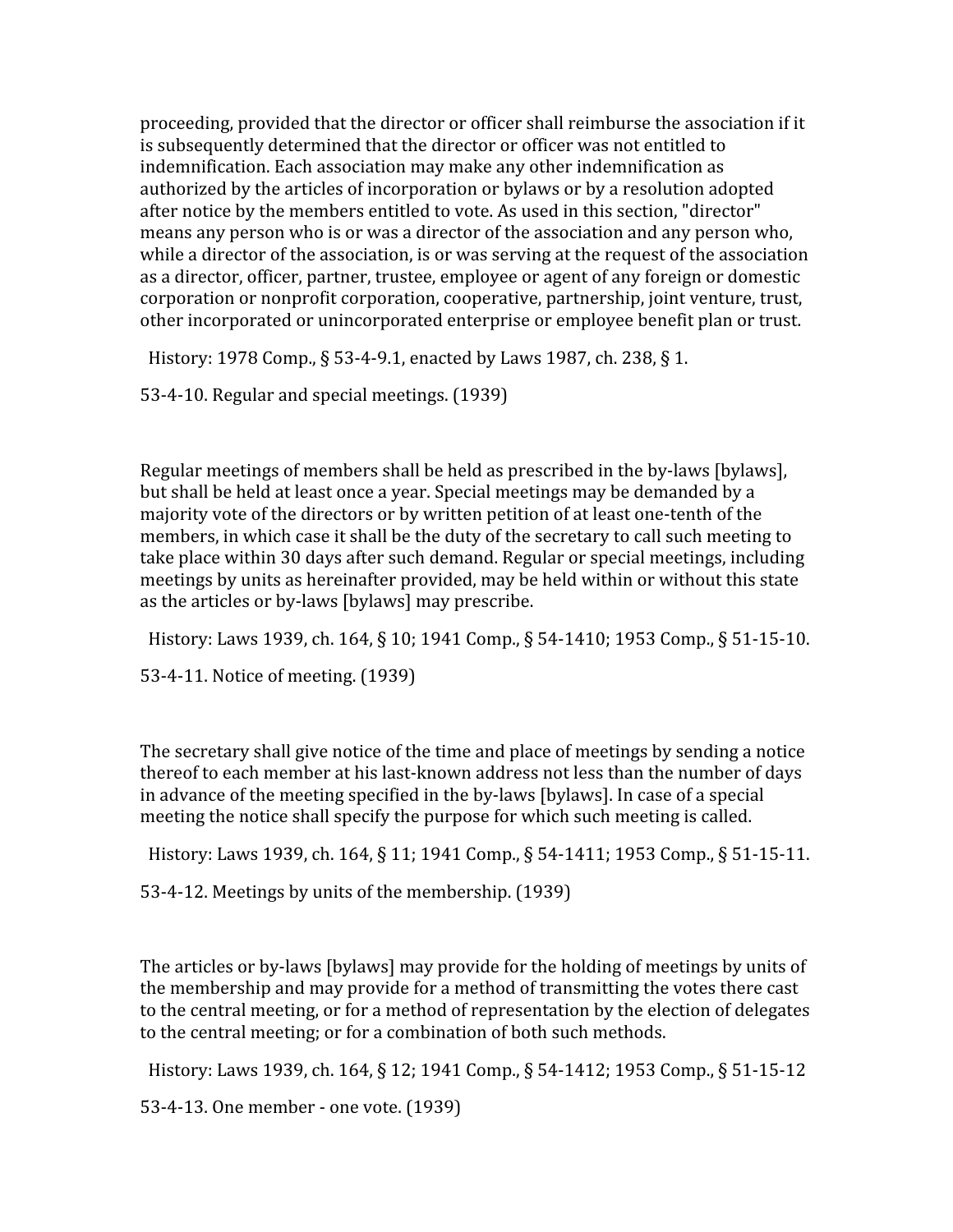Each member of an association shall have one and only one vote, except that, where an association has, as members, other associations, or groups organized on a cooperative
basis,
the
voting
rights
of
such
member
associations
or
groups
may
be prescribed
in
the
article
or
by‐laws
[bylaws].

No voting agreement or other device to evade the one member-one vote rule shall be
enforceable
at
law
or
in
equity.

History: Laws 1939, ch. 164, § 13; 1941 Comp., § 54-1413; 1953 Comp., § 51-15-13.

53‐4‐14.
No
proxy.
(1939)

No
member
shall
be
permitted
to
vote
by
proxy.

History: Laws 1939, ch. 164, § 14; 1941 Comp., § 54-1414; 1953 Comp., § 51-15-14.

53‐4‐15.
Voting
by
mail.
(1939)

The articles or by-laws [bylaws] may provide for either or both of the following types
of
voting
by
mail:

A.
that
the
secretary
shall
send
to
the
members
a
copy
of
any
proposed
schedule
to be offered at a meeting, together with the notice of said meeting, and that the mail votes
cast
by
the
members
shall
be
counted
together
with
those
cast
at
the
meeting if such mail votes are returned to the association within a specified number of days;

B, that the secretary shall send to any member absent from a meeting an exact copy of
the
proposal
acted
upon
at
the
meeting,
and
that
the
mail
vote
of
the
member upon
such
proposal,
if
returned
within
a
specified
number
of
days,
shall
be
counted together
with
the
votes
cast
at
said
meeting.

The
articles
or
by‐laws
[bylaws]
may
also
determine
whether
and
to
what
extent mail
votes
shall
be
counted
in
computing
a
quorum.

History: Laws 1939, ch. 164, § 15; 1941 Comp., § 54-1415; 1953 Comp., § 51-15-15.

53‐4‐16.
Application
of
voting
provisions
herein
to
voting
by
mail.
(1939)

If
an
association
has
provided
for
voting
by
mail,
any
provision
herein
referring
to votes cast by the members shall be construed to include the votes cast by mail.

History: Laws 1939, ch. 164, § 16; 1941 Comp., § 54-1416; 1953 Comp., § 51-15-16.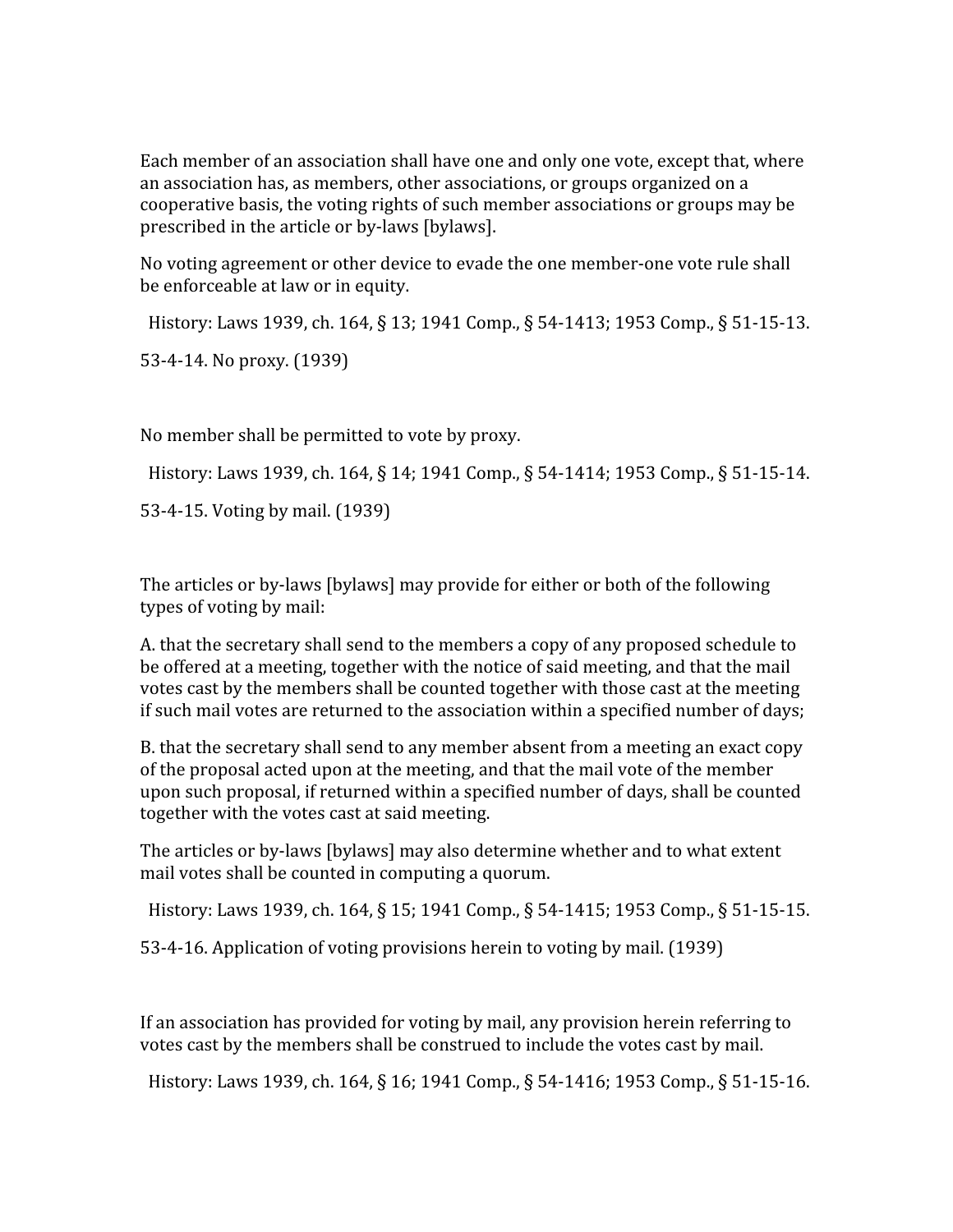53‐4‐17.
Application
of
voting
provisions
herein
to
voting
by
delegates.
(1939)

If
an
association
has
provided
for
voting
by
delegates,
any
provision
herein
referring to votes cast by the members shall apply to votes cast by delegates; but this shall not permit
delegates
to
vote
by
mail.

History: Laws 1939, ch. 164, § 17; 1941 Comp., § 54-1417; 1953 Comp., § 51-15-17.

53‐4‐18.
Directors.
(1939)

An
association
shall
be
managed
by
a
board
of
not
less
than
five
directors,
who
shall be elected by and from the members of the association, and shall hold office until their successors are elected, or until removed. Vacancies in the board of directors, otherwise
than
by
removal
or
expiration
of
term,
shall
be
filled
in
such
manner
as the
by‐laws
[bylaws]
may
provide.

The by-laws [bylaws] may provide for a method of apportioning the number of directors among the units into which the association may be divided, and for the election
of
directors
by
the
respective
units
to
which
they
are
apportioned.

An
executive
committee
of
the
board
of
directors
may
be
elected
in
such
a
manner and
with
such
powers
and
duties
as
the
articles
or
by‐laws
[bylaws]
may
prescribe.

Meetings of directors or of the executive committee may be held within or without the
state.

History: Laws 1939, ch. 164, § 18; 1941 Comp., § 54-1418; 1953 Comp., § 51-15-18.

53‐4‐18.1.
Duties
of
directors.
(1987)

A director shall perform his duties as a director, including his duties as a member of any committee of the board upon which the director may serve, in good faith, in a manner the director believes to be in or not opposed to the best interests of the association and with such care as an ordinarily prudent person would use under similar circumstances in a like position. In performing such duties, a director shall be entitled to rely on factual information, opinions, reports or statements including financial statements and other financial data in each case prepared or presented by:

A.
one
or
more
officers
or
employees
of
the
association
whom
the
director reasonably believes to be reliable and competent in the matters presented;

B.
counsel,
public
accountants
or
other
persons
as
to
matters
which
the
director reasonably believes to be within such persons' professional or expert competence; or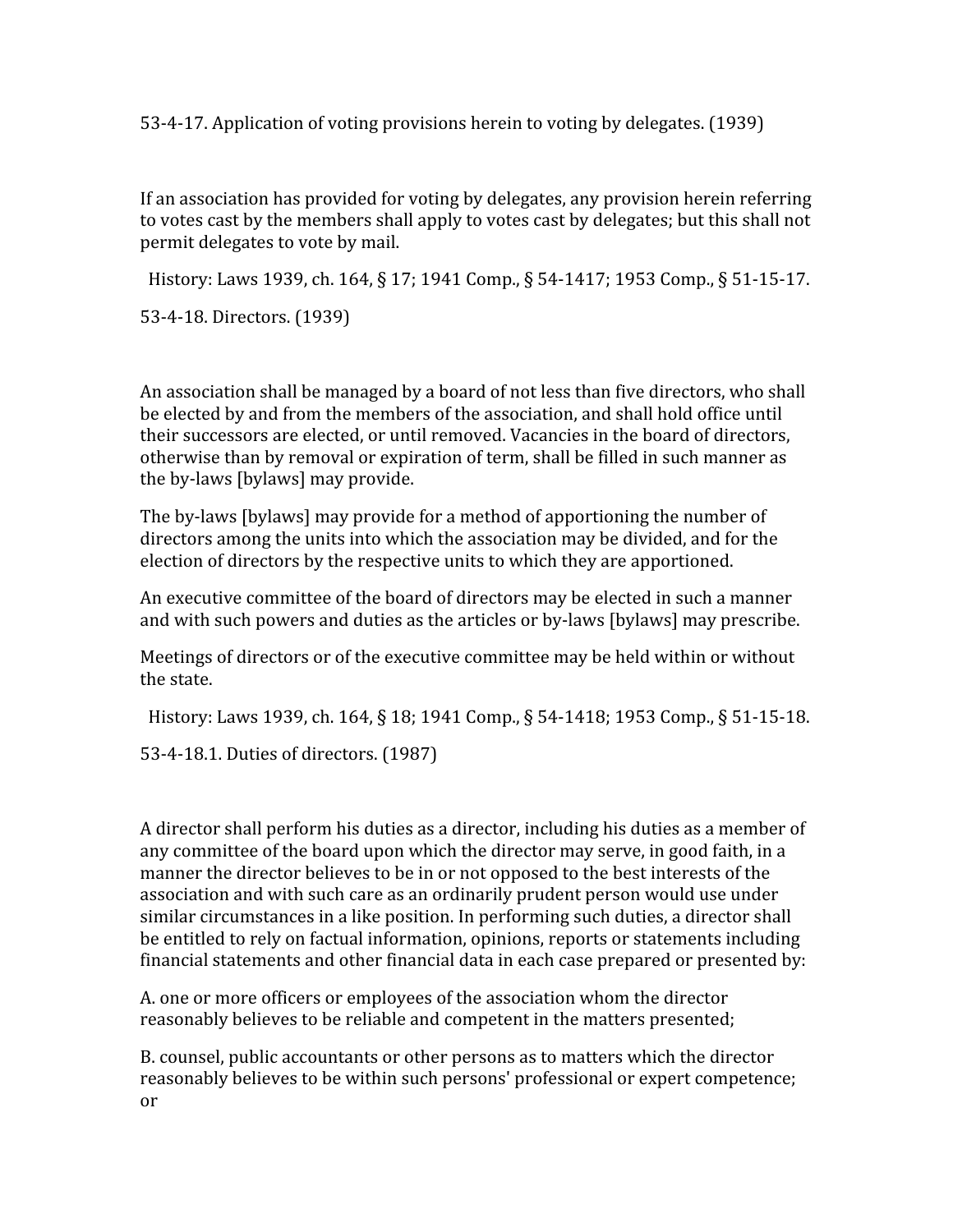C.
a
committee
of
the
board
upon
which
the
director
does
not
serve,
duly
designated in
accordance
with
a
provision
of
the
articles
of
incorporation
or
the
bylaws
as
to matters
within
its
designated
authority,
which
committee
the
director
reasonably believes to merit confidence, but the director shall not be considered to be acting in good
faith
if
the
director
has
knowledge
concerning
the
matter
in
question
that would
cause
such
reliance
to
be
unwarranted.

History: 1978 Comp., § 53-4-18.1, enacted by Laws 1987, ch. 238, § 2.

53‐4‐18.2.
Liability
of
directors.
(1987)

No director of the association shall be personally liable to the association or its members for monetary damages for breach of fiduciary duty as a director unless:

A.
the
director
has
breached
or
failed
to
perform
the
duties
of
the
director's
office
in compliance
with
Section
53‐4‐18.1
NMSA
1978;
and

B.
the
breach
or
failure
to
perform
constitutes
willful
misconduct
or
recklessness.

The provisions of this section shall, however, only eliminate the liability of a director for action taken as a director or any failure to take action as a director at meetings of the board of directors or of a committee of the board of directors on or after the date when the provisions of this section become effective.

History: 1978 Comp., § 53-4-18.2, enacted by Laws 1987, ch. 238, § 3.

53‐4‐19.
Officers.
(1939)

The officers of an association shall include a president, one or more vice presidents, a secretary and a treasurer or a secretary-treasurer. The officers shall be elected annually
by
the
directors
unless
the
by‐laws
[bylaws]
otherwise
provide.
The president
and
at
least
one
vice
president
must
be
directors,
but
no
other
officer
need be
a
director.

History: Laws 1939, ch. 164, § 19; 1941 Comp., § 54-1419; 1953 Comp., § 51-15-19.

53‐4‐20.
Removal
of
directors
and
officers.
(1939)

A director or officer may be removed with or without cause, by a vote of two-thirds of
the
members
voting
at
a
regular
or
special
meeting.
The
director
or
officer involved shall have an opportunity to be heard at said meeting. A vacancy caused by any such removal shall be filled by the vote provided in the by-laws [bylaws] for election
of
directors.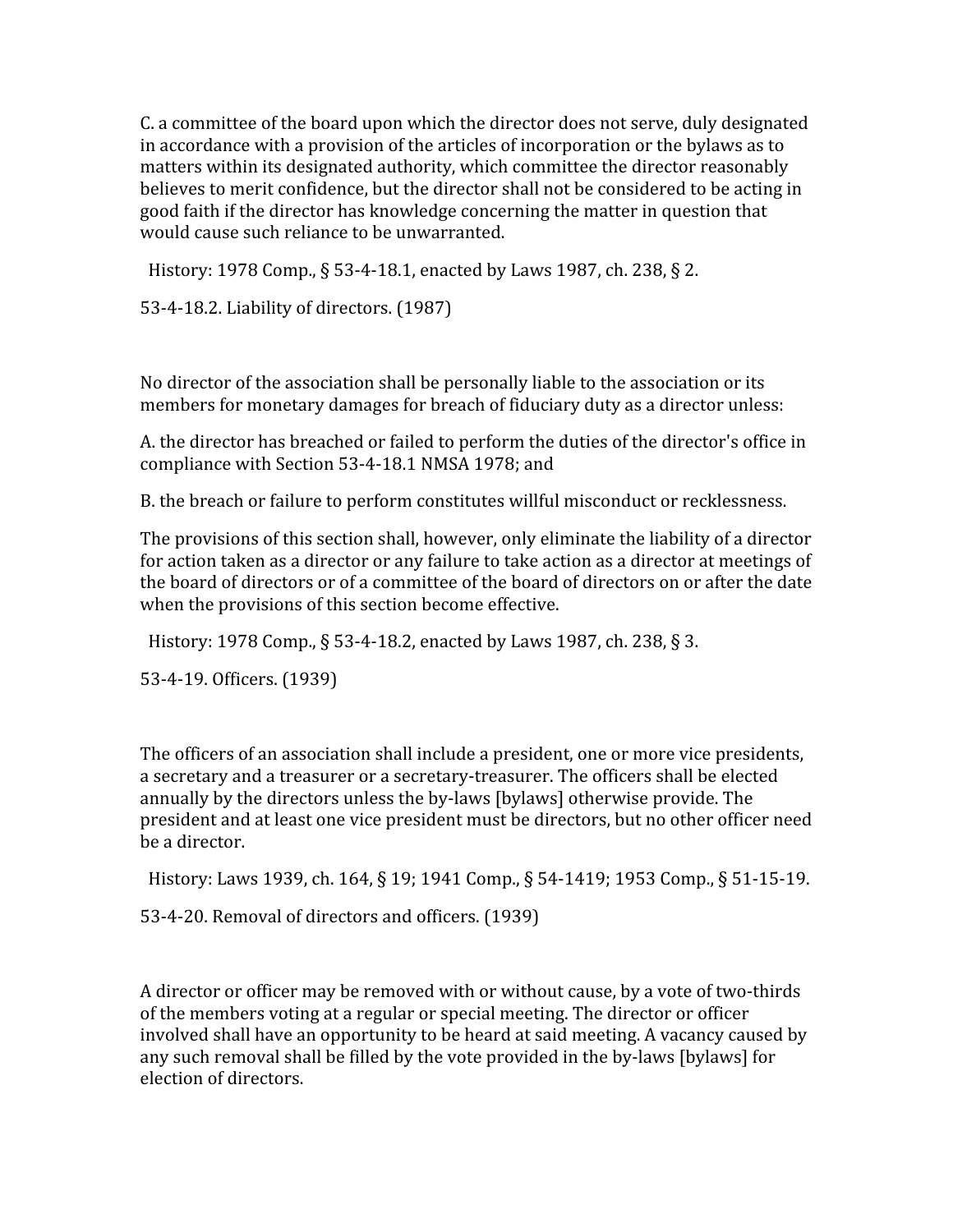History: Laws 1939, ch. 164, § 20; 1941 Comp., § 54-1420; 1953 Comp., § 51-15-20.

53‐4‐21.
Referendum.
(1939)

The articles or by-laws [bylaws] may provide that within a specified period of time any
action
taken
by
the
directors
must
be
referred
to
the
members
for
approval
or disapproval
if
demanded
by
petition
of
at
least
ten
percent
(10%)
of
all
the members or by vote of at least a majority of the directors. However, the rights of third
parties
which
have
vested
between
the
time
of
such
action
and
such referendum
shall
not
be
impaired
thereby.

History: Laws 1939, ch. 164, § 21; 1941 Comp., § 54-1421; 1953 Comp., § 51-15-21.

53‐4‐21.1.
Disposition
of
property.
(1987)

An association may not sell, convey, lease, exchange, transfer or otherwise dispose of all or any substantial portion of its property unless such sale, conveyance, lease, exchange, transfer or other disposition is authorized at a duly held meeting of the members thereof by the affirmative vote of not less than two-thirds of all of the members of the association and unless the notice of such proposed sale, lease or other
disposition
shall
have
been
contained
in
the
notice
of
the
meeting;
provided, however, that notwithstanding anything herein contained or any other provisions of law, the board of directors of an association, without authorization by the members thereof, shall have full power and authority to authorize the execution and delivery of a mortgage or mortgages or a deed or deeds of trust upon, or the pledging, assignment
for
security
purposes
or
encumbering
of
any
or
all
of
the
property, assets,
rights,
privileges,
licenses,
franchises
and
permits
of
the
association,
whether acquired or to be acquired and wherever situated, as well as the revenues and income therefrom, all upon such terms and conditions as the board of directors shall determine, to secure any indebtedness of the association.

History: 1978 Comp., § 53-4-21.1, enacted by Laws 1987, ch. 238, § 4.

53‐4‐22.
Limitations
on
interest‐dividends.
(1983)

Interest-dividends shall not exceed fifteen percent per year and shall be noncumulative. Total interest-dividends distributed for any single period shall not exceed
fifty
percent
of
the
net
savings
for
that
period.

History: Laws 1939, ch. 164, § 22; 1941 Comp., § 54-1422; 1953 Comp., § 51-15-22; Laws 1983, ch. 14, § 1

53‐4‐23.
Eligibility
and
admission
to
membership.
(1939)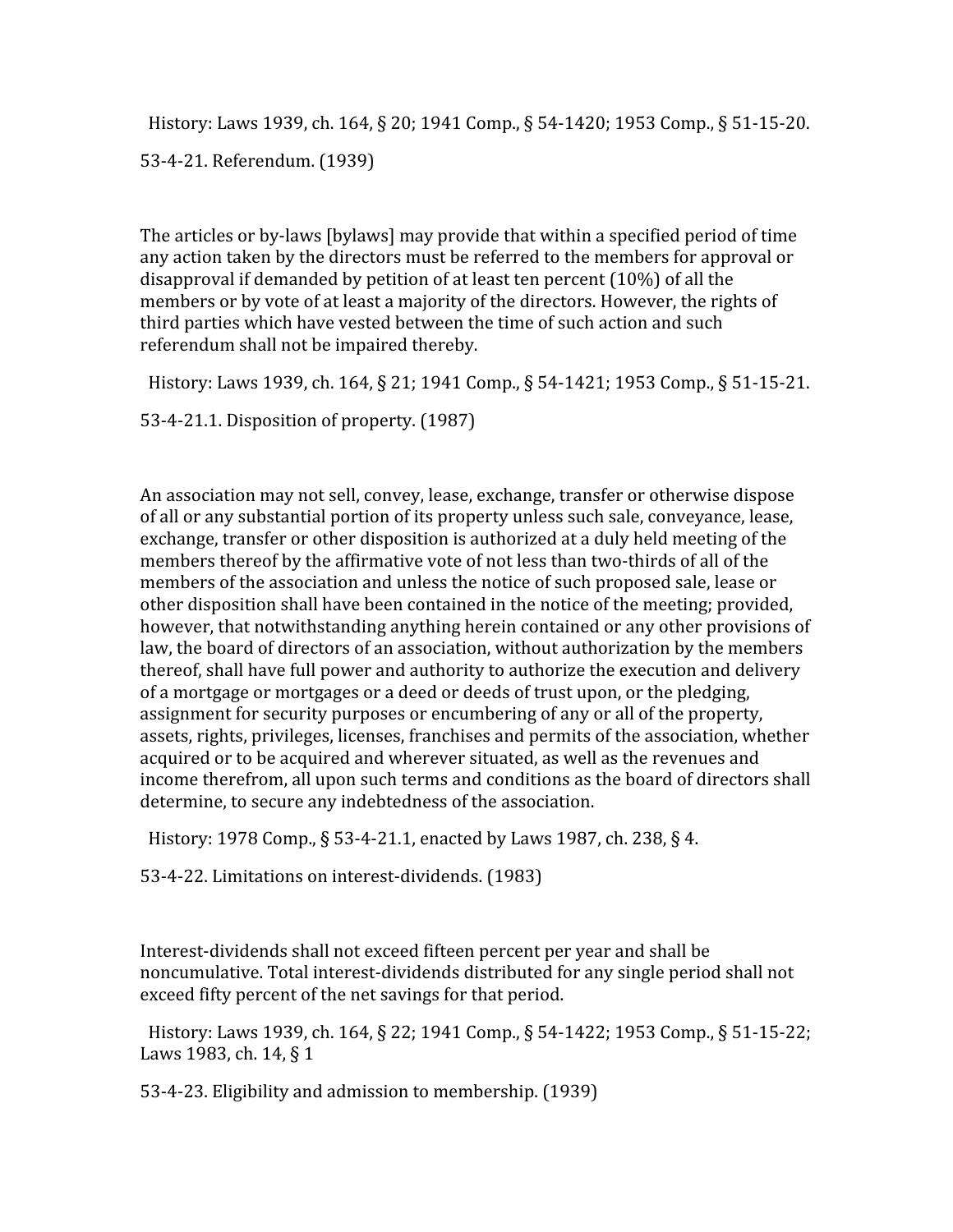Any
natural
person,
association,
incorporated
or
unincorporated
group
organized on a cooperative basis, or any nonprofit group shall be eligible for membership in an association if it has met any qualifications for eligibility stated in the articles or bylaws [bylaws], and shall be deemed a member upon payment in full for the minimum
amount
of
share
or
membership
capital
stated
in
the
articles
as
necessary to
qualify
for
membership.

History

History: Laws 1939, ch. 164, § 23; 1941 Comp., § 54-1423; 1953 Comp., § 51-15-23.

53‐4‐24.
Subscribers.
(1939)

Any natural person or group eligible for membership and legally obligated to purchase a share or shares of, or membership in, an association shall be deemed a subscriber; the articles or by-laws [bylaws] may determine whether, and the conditions
under
which,
any
rights
of
membership
shall
be
granted
to
subscribers.

History: Laws 1939, ch. 164, § 24; 1941 Comp., § 54-1424; 1953 Comp., § 51-15-24.

53‐4‐25.
Share
and
membership
certificates;
issuance
and
contents.
(1939)

No certificate for shares or for membership shall be issued until paid for in full. There shall be printed upon each certificate issued by an association a statement embodying the requirements of Sections 13, 14 and 26 [53-4-13, 53-4-14 and 53-4-26 NMSA 1978] herein and of any provisions in its articles which limit the right of the
certificate
holder
to
assign
or
transfer
such
certificate.

History: Laws 1939, ch. 164, § 25; 1941 Comp., § 54-1425; 1953 Comp., § 51-15-25.

53‐4‐25.
Share
and
membership
certificates;
issuance
and
contents.
(1939)

No certificate for shares or for membership shall be issued until paid for in full. There shall be printed upon each certificate issued by an association a statement embodying the requirements of Sections 13, 14 and 26 [53-4-13, 53-4-14 and 53-4-26
NMSA
1978]
herein
and
of
any
provisions
in
its
articles
which
limit
the
right
of the
certificate
holder
to
assign
or
transfer
such
certificate.

History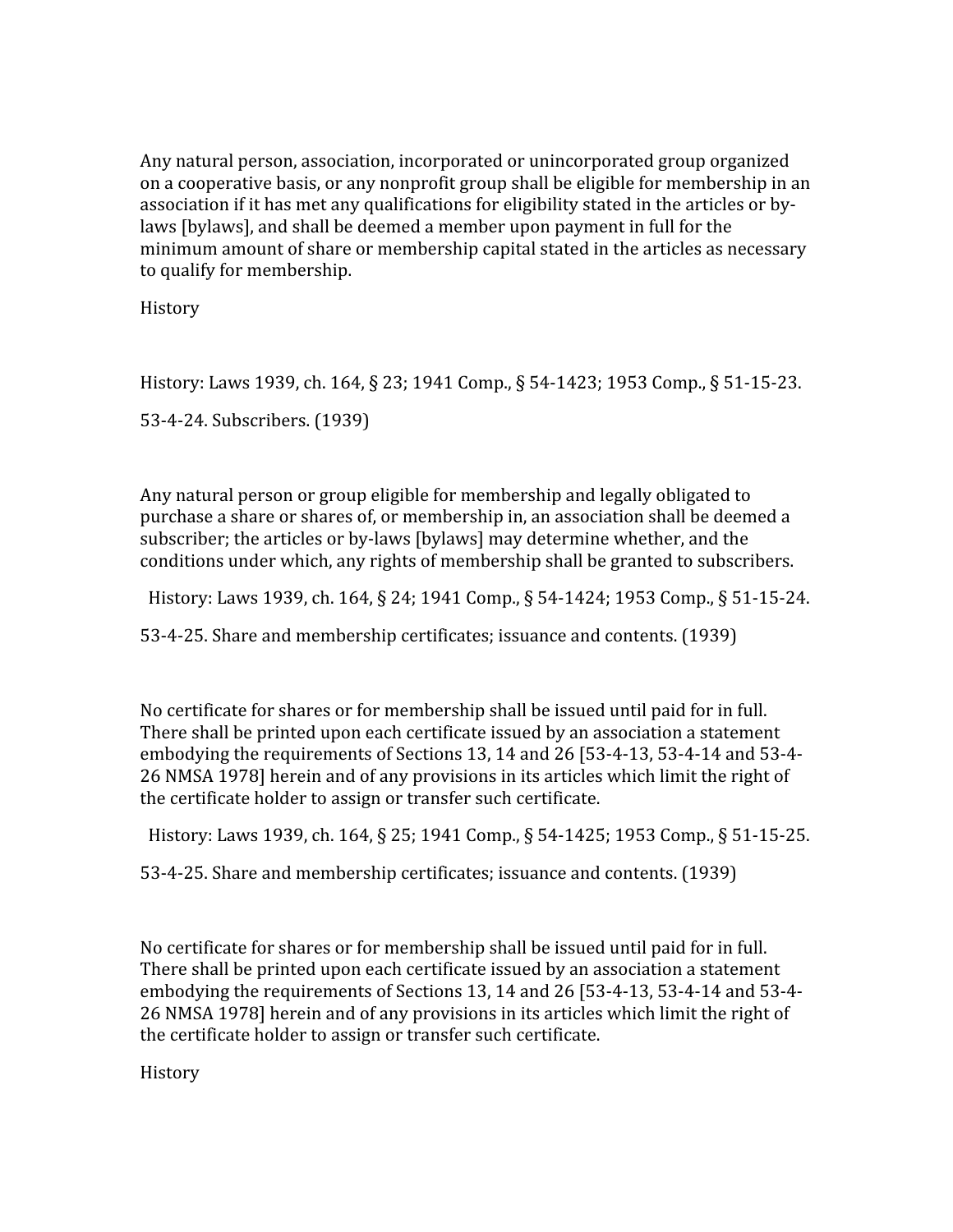History: Laws 1939, ch. 164, § 25; 1941 Comp., § 54-1425; 1953 Comp., § 51-15-25. 53‐4‐26.
Transfer
of
shares
and
membership;
withdrawal.
(1939)

If a member desires to withdraw from the association or dispose of any or all of his holdings therein, the directors shall have the power to purchase such holdings by paying
him
out
of
surplus
funds
the
par
value
of
any
or
all
of
the
holdings
offered. The directors shall then reissue or cancel the same. A vote of the majority of the members voting at a regular or special meeting may order the directors to exercise this
power
to
purchase.

If the association fails, within 60 days of the original offer, to purchase all or any part
of
the
holdings
offered,
the
member
may
dispose
of
the
unpurchased
interest elsewhere, subject to the approval of the transferee by a majority vote of the directors. Any would-be transferee not approved by the directors may appeal to the members at their first regular or special meeting thereafter, and the action of the meeting
shall
be
final.
If
such
transferee
is
not
approved,
the
directors
are
under
a duty
to
exercise
their
power
to
purchase,
if
and
when
there
are
sufficient
surplus funds.

History: Laws 1939, ch. 164, § 26; 1941 Comp., § 54-1426; 1953 Comp., § 51-15-26.

53‐4‐27.
Share
and
membership
certificates;
recall.
(1939)

The
by‐laws
[bylaws]
may
give
the
directors
the
power
to
use
the
surplus
funds
to recall, at par value, the holdings of any member in excess of the amount requisite for membership; and may also provide that if any member has failed to patronize the association during a period of time specified in the by-laws [bylaws], the directors may use the surplus funds to recall all his holdings and thereupon he shall cease to be
a
member
of
the
association.
When
so
recalled,
such
share
or
membership certificates
shall
be
either
reissued
or
canceled.

History:
Laws
1939,
ch.
164,
§
27;
1941
Comp.,
§
54‐1427;
1953
Comp.,
§
51‐15‐27.

53‐4‐28.
Share
and
membership
certificates,[;]
attachment.
(1939)

The holdings of any member of an association, to the extent of the minimum amount necessary
for
membership,
shall
be
exempt
from
attachment,
execution,
or garnishment for the debts of the owner. If any holdings in excess of this amount are subject to such liability, the directors of the association may either admit the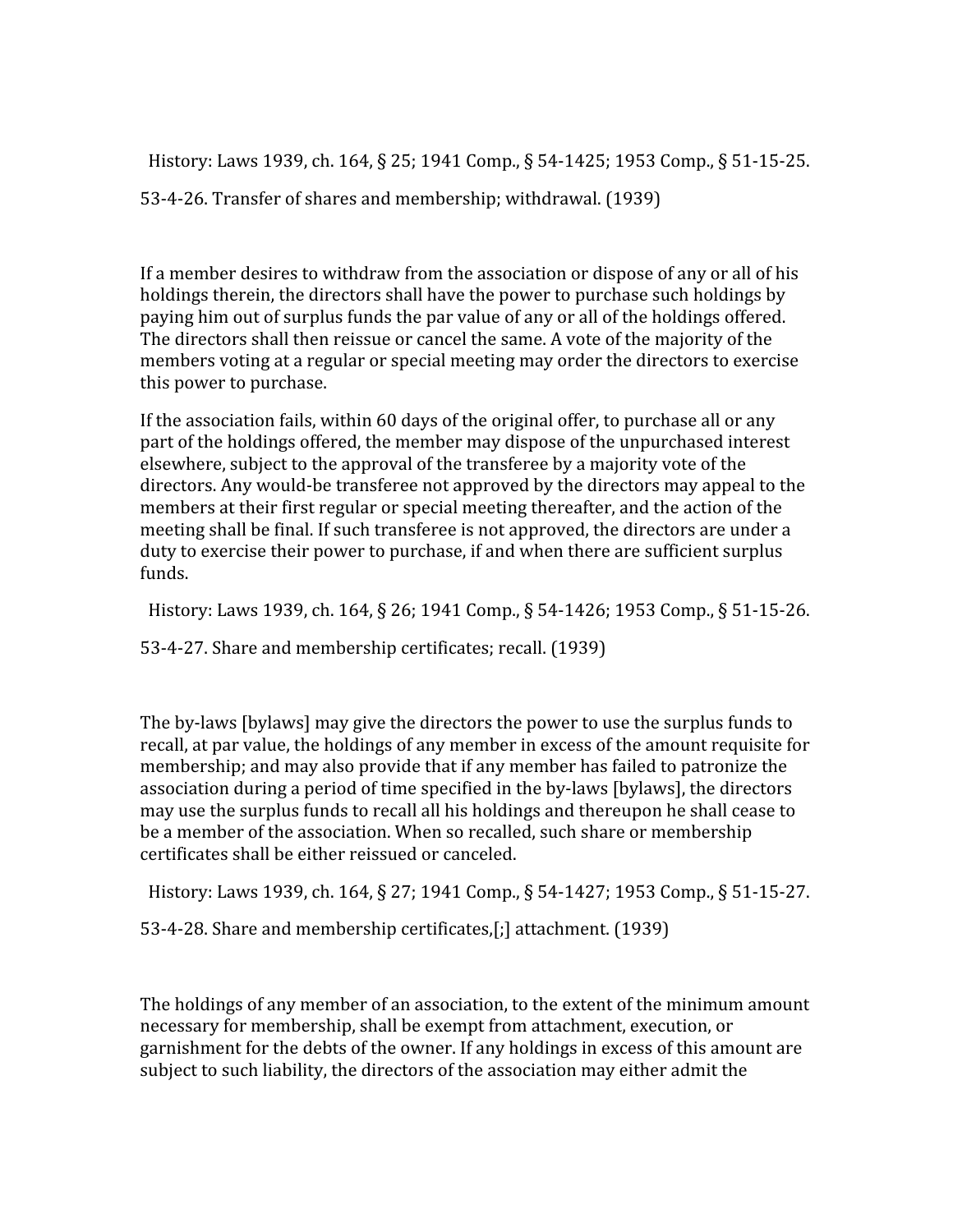purchaser
thereof
to
membership,
or
may,
if
and
when
there
are
sufficient
surplus funds,
purchase
from
him
such
holdings
at
par
value.

History: Laws 1939, ch. 164, § 28; 1941 Comp., § 54-1428; 1953 Comp., § 51-15-28. 53‐4‐29.
Liability
of
members.
(1939)

Members shall not be jointly or severally liable for any debts of the association, nor shall subscribers be so liable except to the extent of the unpaid amount on the shares
or
membership
certificates
subscribed
by
them.
No
subscriber
shall
be released from such liability by reason of any assignment of his interest in the shares or
membership
certificate,
but
shall
remain
jointly
and
severally
liable
with
the assignee
until
the
shares
or
certificates
are
fully
paid
up.

History: Laws 1939, ch. 164, § 29; 1941 Comp., § 54-1429; 1953 Comp., § 51-15-29.

53‐4‐30.
Expulsion.
(1939)

A member may be expelled by the yote of a majority of the members yoting at a regular
or
special
meeting.
The
member
against
whom
the
charges
are
to
be preferred
shall
be
informed
thereof
in
writing
at
least
10
days
in
advance
of
the meeting, and shall have an opportunity to be heard in person or by counsel at said meeting. On decision of the association to expel a member, the board of directors shall
purchase
the
member's
holdings
at
par
value,
if
and
when
there
are
sufficient surplus
funds.

History: Laws 1939, ch. 164, § 30; 1941 Comp., § 54-1430; 1953 Comp., § 51-15-30.

53‐4‐31.
Allocation
and
distribution
of
net
savings.
(1939)

At least once a year the members and/or the directors, as the articles or by-laws [bylaws]
may
provide,
shall
apportion
the
net
savings
of
the
association
in
the following
order:

A.
not
less
than
ten
percent
(10%)
shall
be
placed
in
a
surplus
fund
until
such
time as
the
fund
shall
equal
at
least
fifty
percent
(50%)
of
the
paid‐up
capital;

B. interest-dividends, within the limitations of Section 22 [53-4-22 NMSA 1978] may be paid upon share capital, or, if the by-laws [bylaws] so provide, upon the membership
certificates
of
a
nonshare
association;

C. a portion of the remainder, as determined by the articles or by-laws [bylaws], shall be allocated to an educational fund to be used in teaching cooperation, and a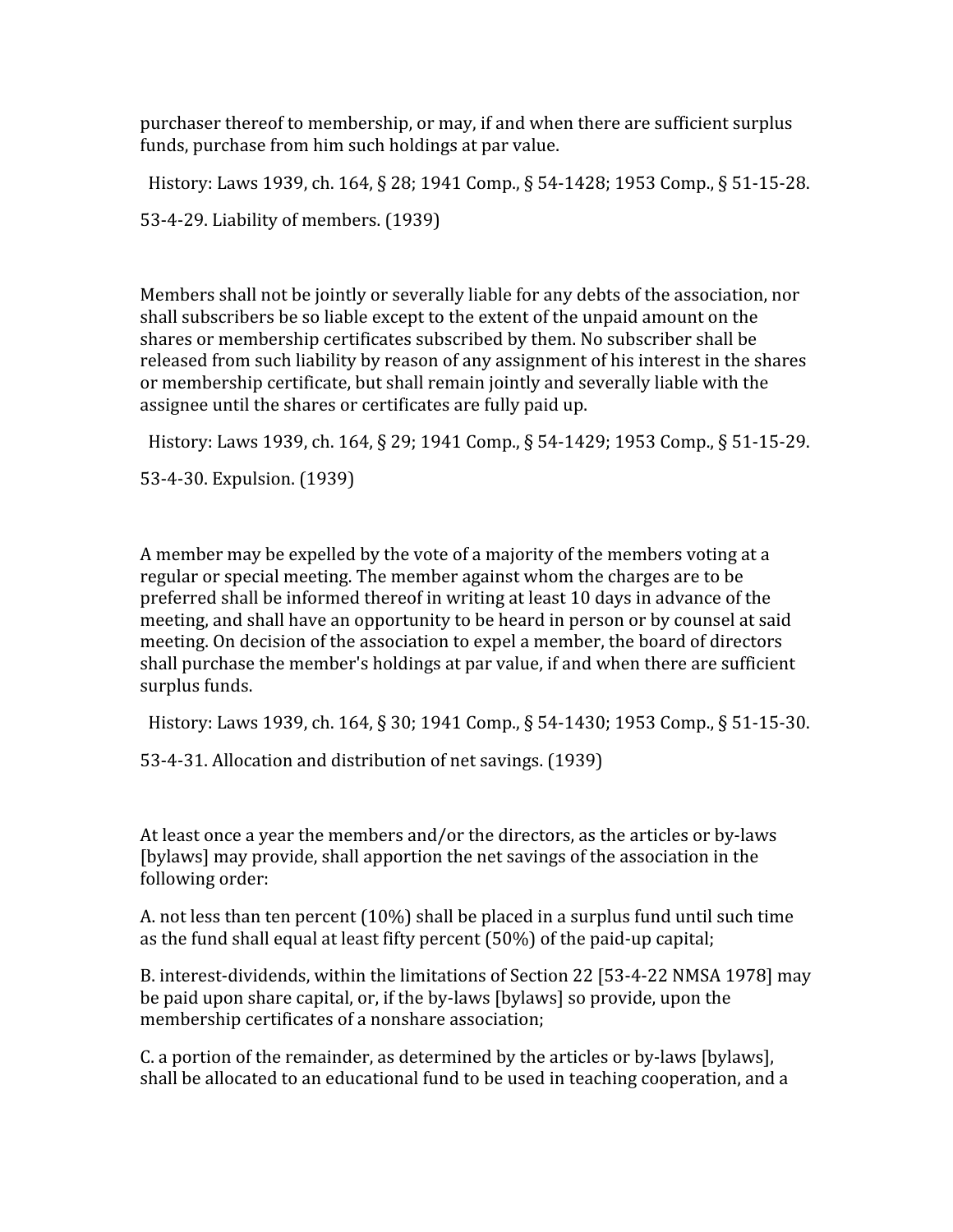portion
may
also
be
allocated
to
funds
for
the
general
welfare
of
the
members
of
the association;

D. the remainder shall be allocated at the same uniform rate to all patrons of the association in proportion to their individual patronage, provided that:

(1)
in
the
case
of
a
member
patron,
his
proportionate
amount
of
savings
return
shall be
distributed
to
him;

(2)
in
the
case
of
a
subscriber,
his
proportionate
amount
of
savings
return
may,
as the articles or by-laws [bylaws] provide, be distributed to him or credited to his account
until
the
amount
of
capital
subscribed
for
has
been
fully
paid;

(3)
in
the
case
of
nonmember
patrons
their
proportionate
amount
of
savings returns shall be set aside in a general fund for such patrons and shall be allocated to individual nonmember patrons only upon request and presentation of evidence of the amount of their patronage. Any savings return so allocated shall be credited to such patron towards payment of the minimum amount of share or membership capital
necessary
for
membership.
When
a
sum
equal
to
this
amount
has
been accumulated
at
any
time
within
a
period
of
time
specified
in
the
by‐laws
[bylaws], such
patron
shall
be
deemed
and
become
a
member
of
the
association
if
he
so agrees
or
requests,
and
complies
with
any
provisions
in
the
bylaws
for
admission
to membership.
The
certificates
of
shares
or
membership
to
which
he
is
entitled
shall then
be
issued
to
him;

(4)
if
within
any
periods
of
time
specified
in
the
articles
or
by‐laws
[bylaws],
(a)
any subscriber has not accumulated and paid in the amount of capital subscribed for; or (b)
any
nonmember
patron
has
not
accumulated
in
his
individual
account
the
sum necessary
for
membership;
or
(c)
any
nonmember
patron
has
accumulated
the
sum necessary
for
membership
but
does
not
request
or
agree
to
become
a
member
or fails to comply with the provisions of the bylaws, if any, for admission to membership, then: the amounts so accumulated or paid in and any part of the general
fund
for
nonmember
patrons,
which
has
not
been
allocated
to
individual nonmember
patrons,
shall
go
to
the
educational
fund
and
thereafter
no
member
or other
patron
shall
have
any
rights
in
said
paid
in
[paid‐in]
capital
or
accumulated savings
returns
as
such.

History

History: Laws 1939, ch. 164, § 31; 1941 Comp., § 54-1431; 1953 Comp., § 51-15-31.

53‐4‐32.
Bonding.
(1939)

Every individual acting as officer or employee of an association and handling funds or securities amounting to one thousand dollars (\$1,000.00) or more, in any one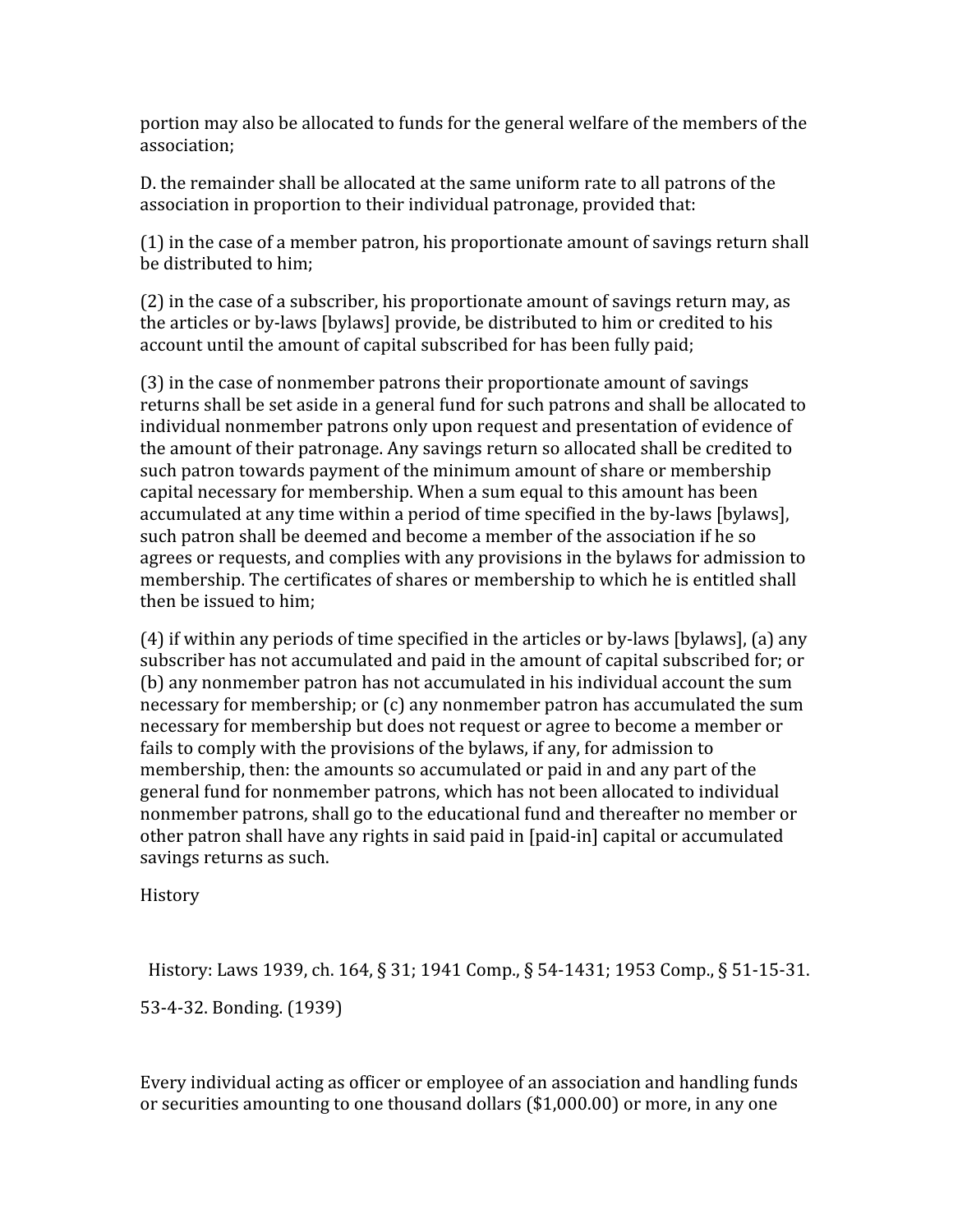year,
shall
be
covered
by
an
adequate
bond
as
determined
by
the
board
of
directors, and
at
the
expense
of
the
association;
and
the
by‐laws
[bylaws]
may
also
provide
for the
bonding
of
other
employees
or
officers.

**History** 

History: Laws 1939, ch. 164, § 32; 1941 Comp., § 54-1432; 1953 Comp., § 51-15-32.

53‐4‐33.
Books;
auditing.
(1939)

To
record
its
business
operation,
every
association
shall
keep
a
set
of
books,
which shall
be
audited
at
the
end
of
each
fiscal
year
by
an
experienced
bookkeeper
or accountant
who
shall
not
be
an
officer
or
director.
Where
the
annual
business amounts to less than ten thousand dollars [(\$10,000)], the audit may be performed by
an
auditing
committee
of
three,
who
shall
not
be
directors,
officers,
or
employees. A written report of the audit, including a statement of the amount of business transacted
with
members,
and
the
amount
transacted
with
nonmembers,
the balance
sheet,
and
the
income
and
expenses,
shall
be
submitted
to
the
annual meeting
of
the
association.

History: Laws 1939, ch. 164, § 33; 1941 Comp., § 54-1433; 1953 Comp., § 51-15-33.

53‐4‐34.
Annual
report.
(2001)

A. An association shall, annually within sixty days of the close of its operations for that year, make a report of its condition sworn to by the president and the secretary, which report shall be filed with the public regulation commission. The report shall state:

(1)
the
name
and
principal
address
of
the
association;

(2)
the
names
and
addresses
of
the
officers
and
directors
and
the
name
and
address of
the
initial
registered
agent
and
registered
office
of
the
association;

(3)
the
amount
and
nature
of
the
association's
authorized,
subscribed
and
paid‐in capital, the number of its shareholders, the par value of its shares and the rate at which any interest-dividends have been paid. For nonshare associations, the annual report shall state the total number of members, the number admitted or withdrawn during the year and the amount of membership fees received; and

(4)
the
receipts,
expenditures,
assets
and
liabilities
of
the
association.

B. A copy of the report required pursuant to Subsection A of this section shall be kept
on
file
at
the
principal
office
of
the
association.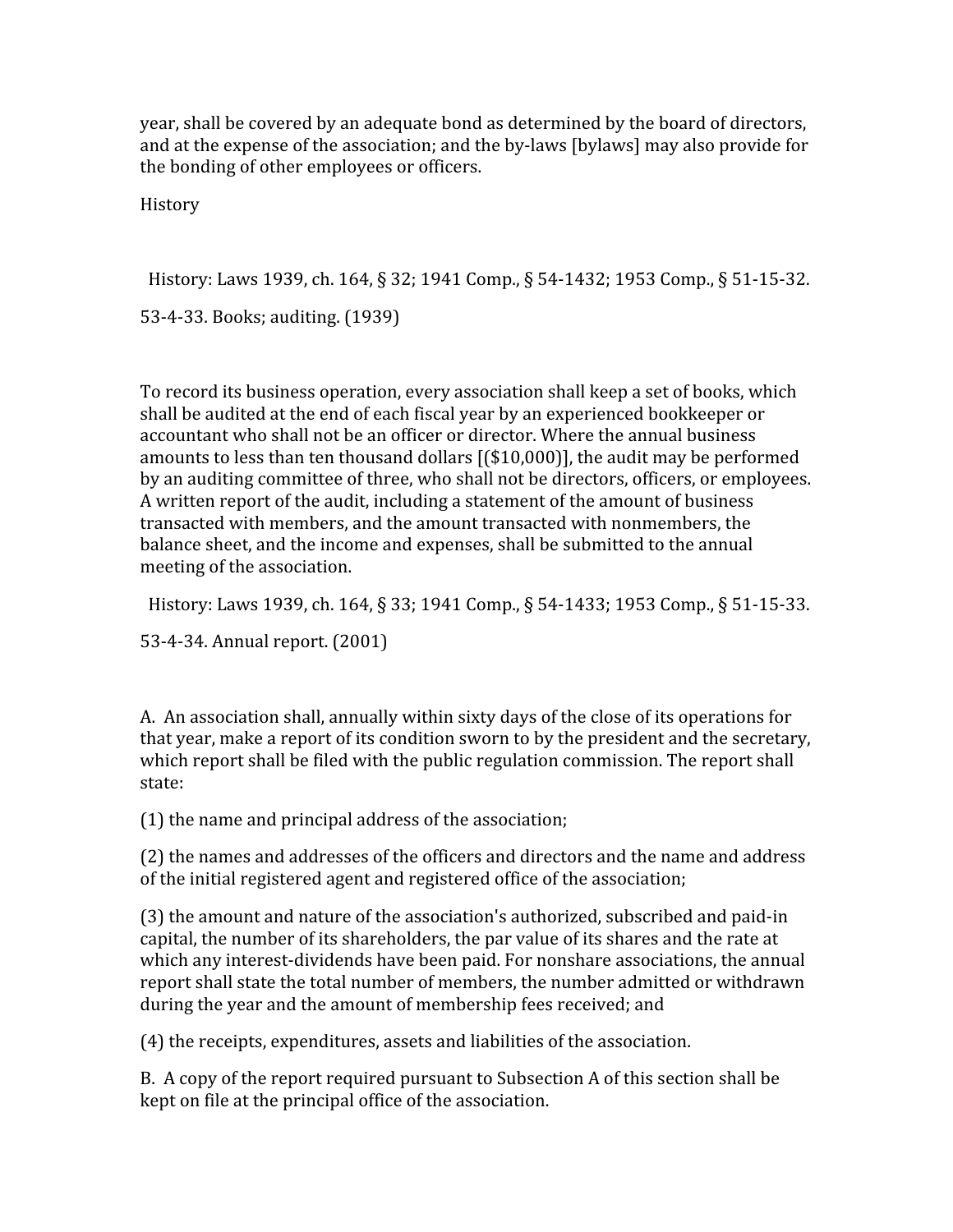C. A person who signs or verifies a report required pursuant to Subsection A of this section that contains a false statement, known to that person to be false, shall upon conviction
be
fined
not
exceeding
five
hundred
dollars
(\$500)
or
imprisoned
not exceeding
one
year,
or
both.

D. Every association shall pay an annual fee of ten dollars (\$10.00) upon filing the report.

E.

A
supplemental
report
shall
be
filed
with
the
public
regulation
commission within thirty days if, after filing of the annual report, a change is made in:

(1)
the
mailing
address,
street
address,
rural
route
number,
box
number,
or
the geographical location of its registered office in this state;

(2)
the
name
of
the
agent
at
the
address
of
the
registered
office
upon
whom
process against
the
association
may
be
served;
or

(3)
the
name
or
address
of
any
of
the
directors
or
officers
of
the
association
or
the date
when
term
of
office
expires.

History: Laws 1939, ch. 164, § 34; 1941 Comp., § 54-1434; 1953 Comp., § 51-15-34; Laws 1993, ch. 311, § 6; 2001, ch. 200, § 18.

53‐4‐35.
Notice
of
delinquent
reports;
forfeitures;
reinstatement.
(2001)

If an association fails to make a report within the required period of sixty days, the public
regulation
commission
shall,
within
sixty
days
from
the
expiration
of
the period, send the association a registered letter, directed to its principal office, stating the delinquency and its consequences. If the association fails to file the report within sixty days from the mailing of such notice, the commission shall notify it by registered letter that its corporate rights stand forfeited, shall remove its name from its list of live corporations and notify the attorney general, who shall cause its affairs
to
be
wound
up.
If,
within
sixty
days
from
such
forfeiture,
the
association
files the report and pays a penalty of ten dollars (\$10.00) and all actual expenses of any suit begun to wind it up, the commission shall set aside the forfeiture, the suit shall be dismissed and the association shall be reinstated to its former rights and legal status.

History: Laws 1939, ch. 164, § 35; 1941 Comp., § 54-1435; 1953 Comp., § 51-15-35; 2001,
ch.
200,
§
19.

53‐4‐36.
Voluntary
dissolution.
(1939)

An association may, at any regular or special meeting legally called, be directed to dissolve by a vote of two-thirds of the entire membership. By a vote of a majority of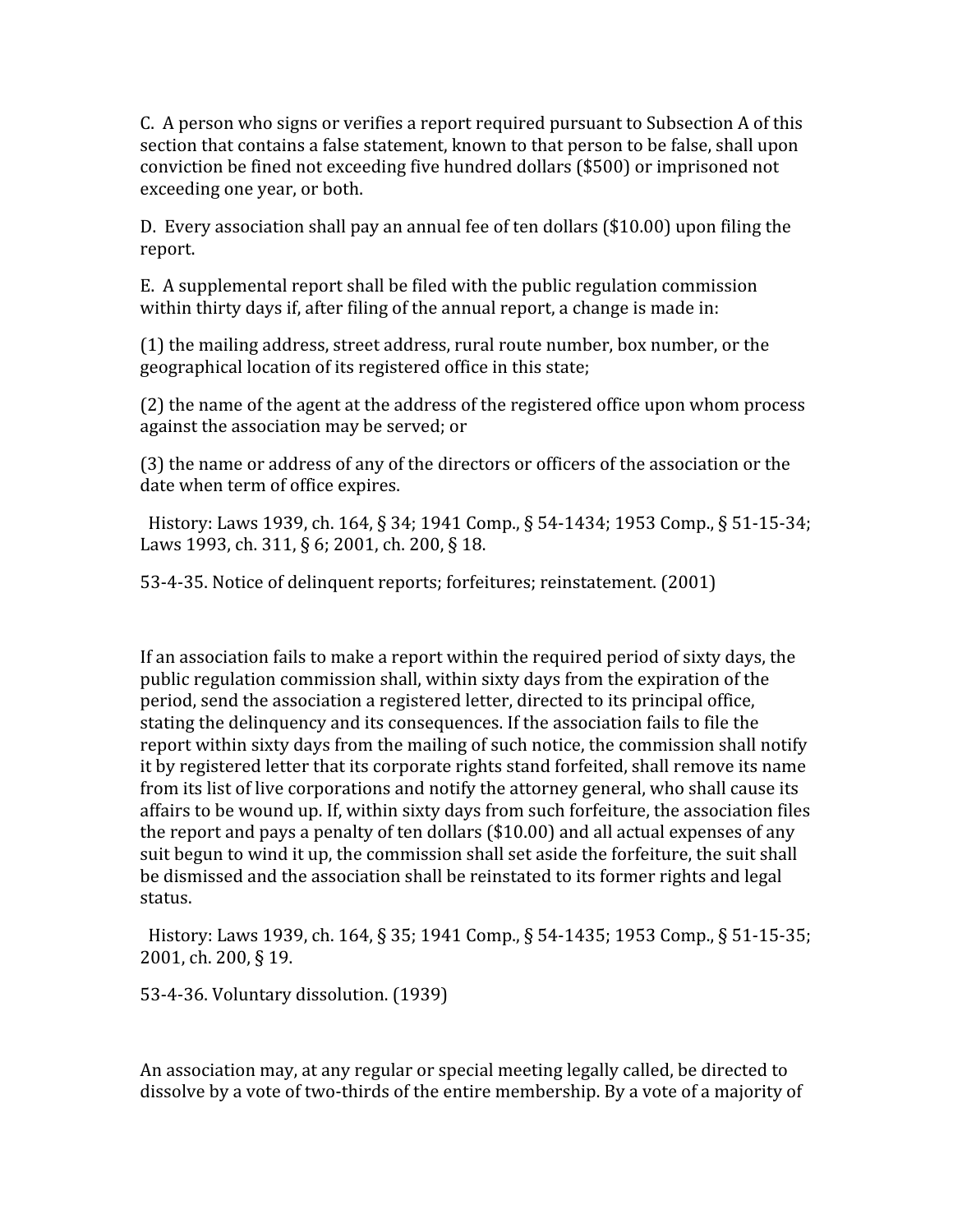the
members
voting
three
of
their
number
shall
be
designated
as
trustees,
who
shall, on
behalf
of
the
association
and
within
a
time
fixed
in
their
designation
or
within any extension thereof, liquidate its assets, pay its debts and expenses; return to the members the par value of their shares or of their membership certificates; return to subscribers the amount paid on their subscriptions, to patrons the amount of savings returns credited to their accounts toward purchase of shares or membership
certificates;
and
distribute
any
surplus
in
either
or
both
of
the following
ways,
as
the
articles
may
provide:

A.
among
those
patrons
who
have
been
members
or
subscribers
at
any
time
during the
past
six
years,
on
the
basis
of
their
patronage
during
that
period;

B.
as
a
gift
to
any
consumers'
cooperative
association
or
other
nonprofit
enterprise which may be designated in the articles.

History: Laws 1939, ch. 164, § 36; 1941 Comp., § 54-1436; 1953 Comp., § 51-15-36.

53‐4‐37.
Use
of
name
"cooperative";
penalty.
(2001)

A. Only the following entities are entitled to use the term "cooperative" or an abbreviation or derivation of that term as part of their business names or to represent
themselves
as
conducting
business
on
a
cooperative
basis:

(1)
associations
organized
pursuant
to
the
Cooperative
Association
Act
[Chapter
53, Article
4
NMSA
1978];

(2)
groups
organized
on
a
cooperative
basis
pursuant
to
any
other
law
of
this
state; and

(3)
foreign
corporations
authorized
to
do
business
in
this
state
on
a
cooperative basis
pursuant
to
the
Cooperative
Association
Act
or
any
other
law
of
this
state.

B. Any person, firm or corporation violating the provisions of Subsection A of this section shall be guilty of a misdemeanor, punishable by a fine of not more than two hundred dollars (\$200), and the attorney general or any aggrieved individual or association or group organized on a cooperative basis may sue to enjoin an alleged violation
of
this
section.

C.

Should
the
courts
or
the
attorney
general
or
the
public
regulation
commission decide that any person, firm or corporation, using the name "cooperative" prior to these
provisions
and
not
organized
on
a
cooperative
basis,
is
entitled
to
continue
in such use, any such business shall always place immediately after its name, the words "does not comply with the cooperative laws of New Mexico" in the same kind of type and in letters not less than two-thirds as large as those used in the term "cooperative".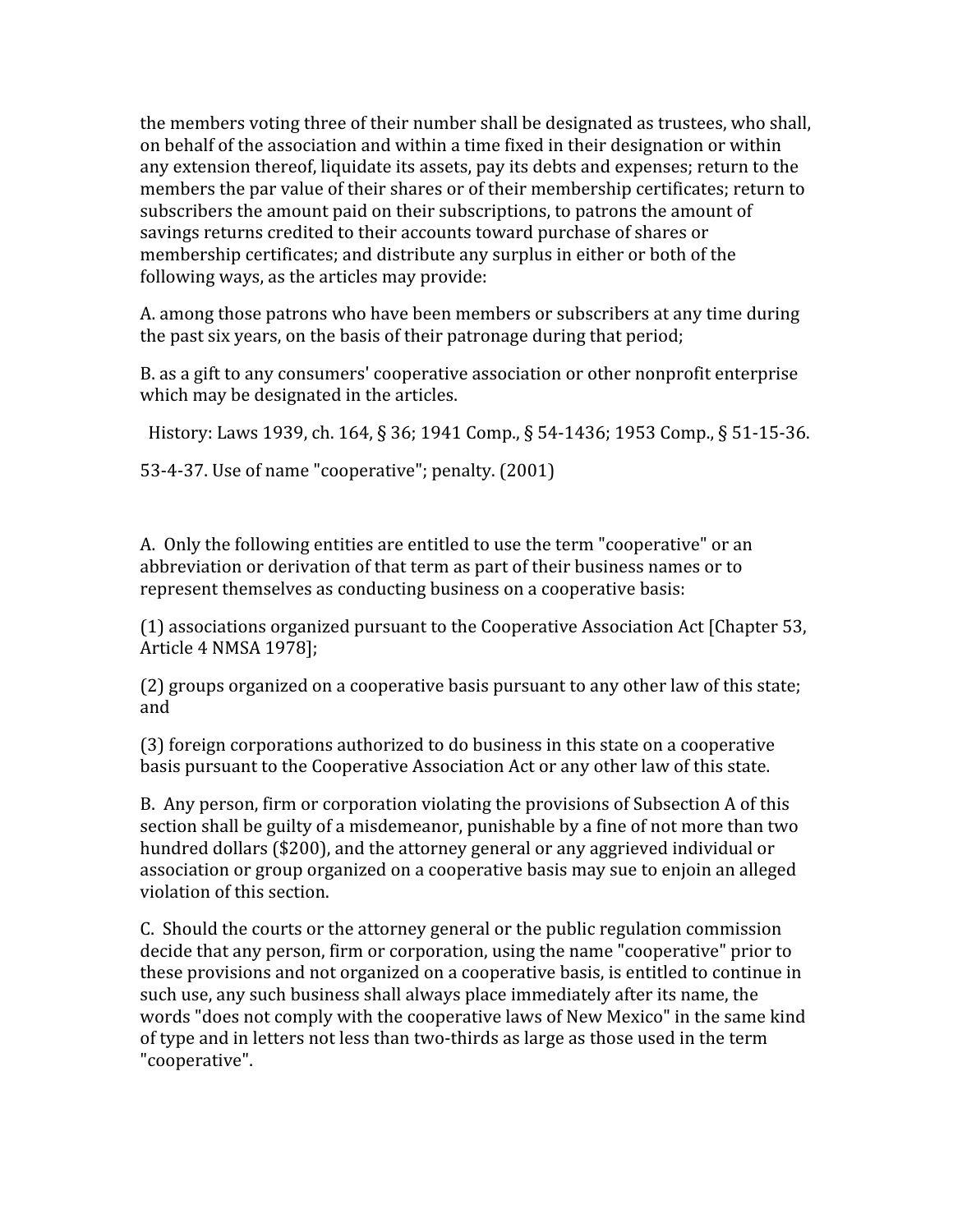History: Laws 1939, ch. 164, § 37; 1941 Comp., § 54-1437; 1953 Comp., § 51-15-37; 2001,
ch.
200,
§
20.

53‐4‐38.
Promotion
expenses;
limitations;
penalty.
(1939)

An association shall not, directly or indirectly, use any of its funds, nor issue shares nor
incur
any
indebtedness,
for
the
payment
of
any
promotion
expenses
or compensation
for
the
organization
of
the
association
in
excess
of
5%
of
the
amount paid
in
for
the
shares
or
membership
certificates
involved
in
the
promotion transaction.
Any
association
giving,
or
any
person,
firm,
corporation
or
association receiving, such promotion commission in violation of this section shall be guilty of a misdemeanor,
and
upon
conviction
thereof,
shall
be
fined
not
less
than
one
hundred dollars
(\$100.00)
nor
more
than
five
hundred
dollars
(\$500.00).

History: Laws 1939, ch. 164, § 38; 1941 Comp., § 54-1438; 1953 Comp., § 51-15-38.

53‐4‐39.
Spreading
false
reports;
penalty.
(1939)

Any
person,
firm,
corporation
or
association
which
maliciously
and
knowingly spreads
false
reports
about
the
management
or
finances
of
any
association
shall
be guilty
of
a
misdemeanor
and
be
subject
to
a
fine
of
not
less
than
one
hundred
dollars (\$100.00)
and
not
more
than
five
hundred
dollars
(\$500.00)
for
each
such
offense.

History: Laws 1939, ch. 164, § 39; 1941 Comp., § 54-1439; 1953 Comp., § 51-15-39.

53‐4‐40.
Existing
cooperative
corporations.
(2001)

A group incorporated under another law of this state and operating on a cooperative basis may elect by a vote of two-thirds of the members voting to secure the benefits of
and
be
bound
by
the
provisions
of
the
Cooperative
Association
Act
[Chapter
53, Article 4 NMSA 1978] and shall amend its articles and bylaws not in conformity with those
provisions.
A
certified
copy
of
the
amended
articles
shall
be
filed
with
the public
regulation
commission
and
a
fee
of
twenty‐five
dollars
(\$25.00)
shall
be
paid.

History: Laws 1939, ch. 164, § 40; 1941 Comp., § 54-1440; 1953 Comp., § 51-15-40; 2001,
ch.
200,
§
21.

53‐4‐41.
Foreign
corporations.
(2001)

A foreign corporation operating on a cooperative basis and complying with the applicable
laws
of
the
state
in
which
it
is
organized
is
entitled
to
receive
from
the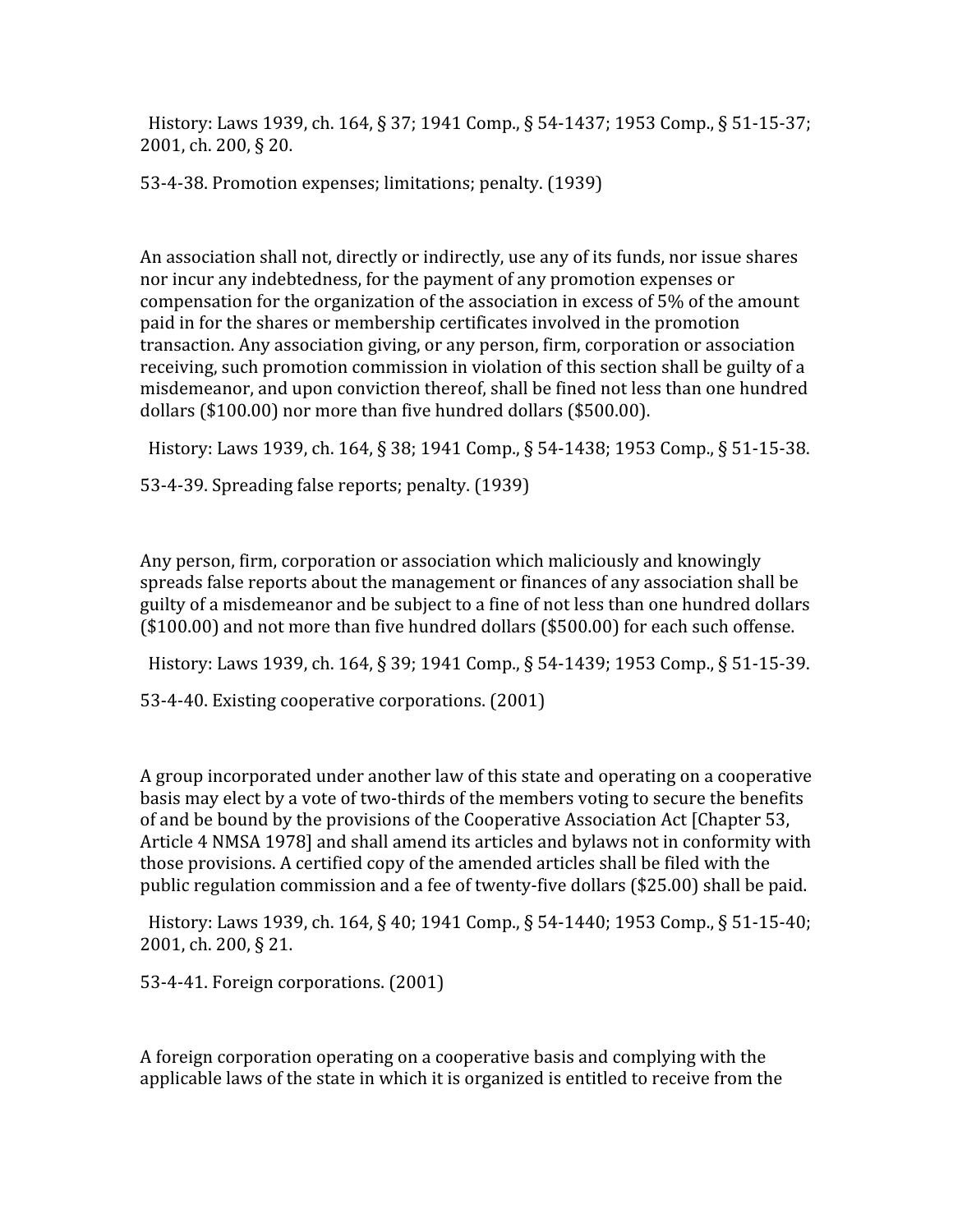public
regulation
commission
a
certificate
authorizing
it
to
do
business
in
this
state as
a
foreign
cooperative
corporation.

History: Laws 1939, ch. 164, § 41; 1941 Comp., § 54-1441; 1953 Comp., § 51-15-41; 2001,
ch.
200,
§
22.

53‐4‐42.
Legality
declared;
not
in
restraint
of
trade.
(1939)

No association, or method or act thereof which complies with these provisions shall be deemed a conspiracy or combination in restraint of trade or an illegal monopoly, or
an
attempt
to
lessen
competition
or
fix
prices
arbitrarily,
or
to
accomplish
any improper
or
illegal
purposes.

History: Laws 1939, ch. 164, § 42; 1941 Comp., § 54-1442; 1953 Comp., § 51-15-42.

53‐4‐43.
Laws
not
applicable.
(1939)

No law of this state conflicting or inconsistent herewith shall, to the extent of the conflict
or
inconsistency
be
construed
as
applicable
to
associations
formed hereunder.

History: Laws 1939, ch. 164, § 43; 1941 Comp., § 54-1443; 1953 Comp., § 51-15-43.

53‐4‐44.
Subsequent
laws.
(1939)

No
law
of
this
state
subsequent
to
these
provisions
shall
be
construed
as
amending or repealing these provisions or any part thereof unless such amendment or repeal is
expressly
stated
therein.

History: Laws 1939, ch. 164, § 44; 1941 Comp., § 54-1444; 1953 Comp., § 51-15-44.

53‐4‐45.
Taxation.
(1993)

Associations
formed
under
Chapter
53,
Article
4
NMSA
1978
and
foreign corporations
admitted
under
Section
53‐4‐41
NMSA
1978
to
do
business
in
this state shall pay an annual license fee of twenty dollars (\$20.00).

History: Laws 1939, ch. 164, § 45; 1941 Comp., § 54-1445; 1953 Comp., § 51-15-45; Laws 1993, ch. 311, § 7.

ARTICLE
5

CORPORATE
REPORTS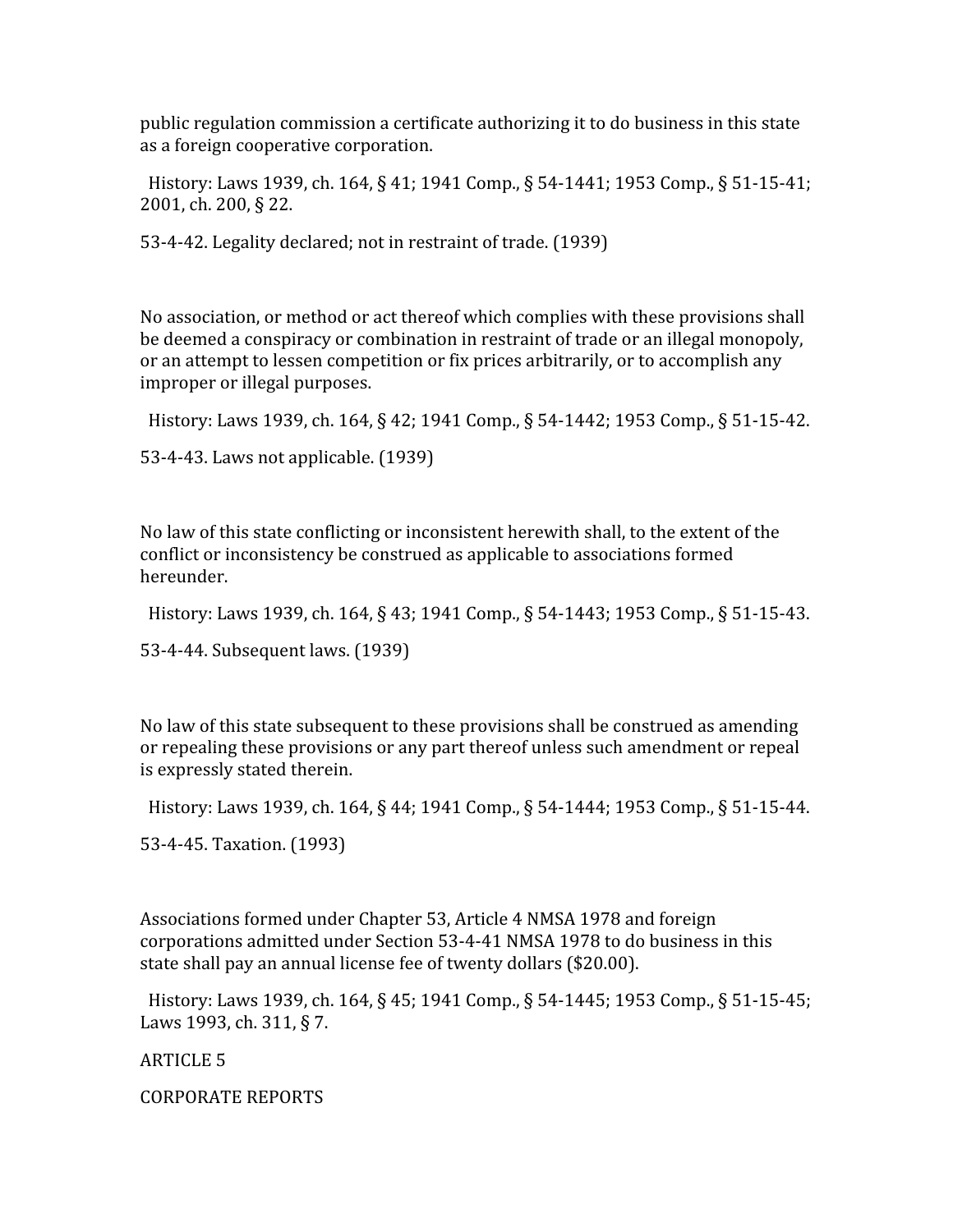53‐5‐1.
Short
title.

53‐5‐2.
Corporate
and
supplemental
reports.

53‐5‐3.
Public
regulation
commission
to
supply
definitions.

53‐5‐4.
Exempt
corporations.

53‐5‐5.
Corporate
reports;
affirmation;
penalty.

53‐5‐6.
Application
for
period
of
extension.

53‐5‐7.
Failure
to
file
corporate
reports;
penalty.

53‐5‐7.1.
Canceled
corporations
stricken
from
public
regulation
commission
files.

53‐5‐8.
Public
regulation
commission
may
furnish
forms;
release
of
information; penalty.

53‐5‐9.
Dormant
corporations;
statement
in
lieu
of
corporate
report.

53‐5‐10.
Repealed.

53‐5‐1.
Short
title.
(1998)

Chapter
53,
Article
5
NMSA
1978
may
be
cited
as
the
"Corporate
Reports
Act".

History: 1953 Comp., § 51-21-1, enacted by Laws 1959, ch. 181, § 1; 1998, ch. 108, §
23.

53‐5‐2.
Corporate
and
supplemental
reports.
(2003)

A. Pursuant to rules that the public regulation commission adopts to implement this section, a domestic or foreign corporation that is not exempted shall file in the office of
the
commission
within
thirty
days
after
the
date
on
which
its
certificate
of incorporation or its certificate of authority, as the case may be, is issued by the commission,
and
biennially
thereafter
on
or
before
the
fifteenth
day
of
the
third month following the end of its taxable year, a corporate report in the form prescribed and furnished to the corporation not less than thirty days prior to such reporting date, by the commission, and signed and sworn to by the chairman of the board, president, vice president, secretary, principal accounting officer or authorized agent of the corporation, showing among other information prescribed by
the
commission: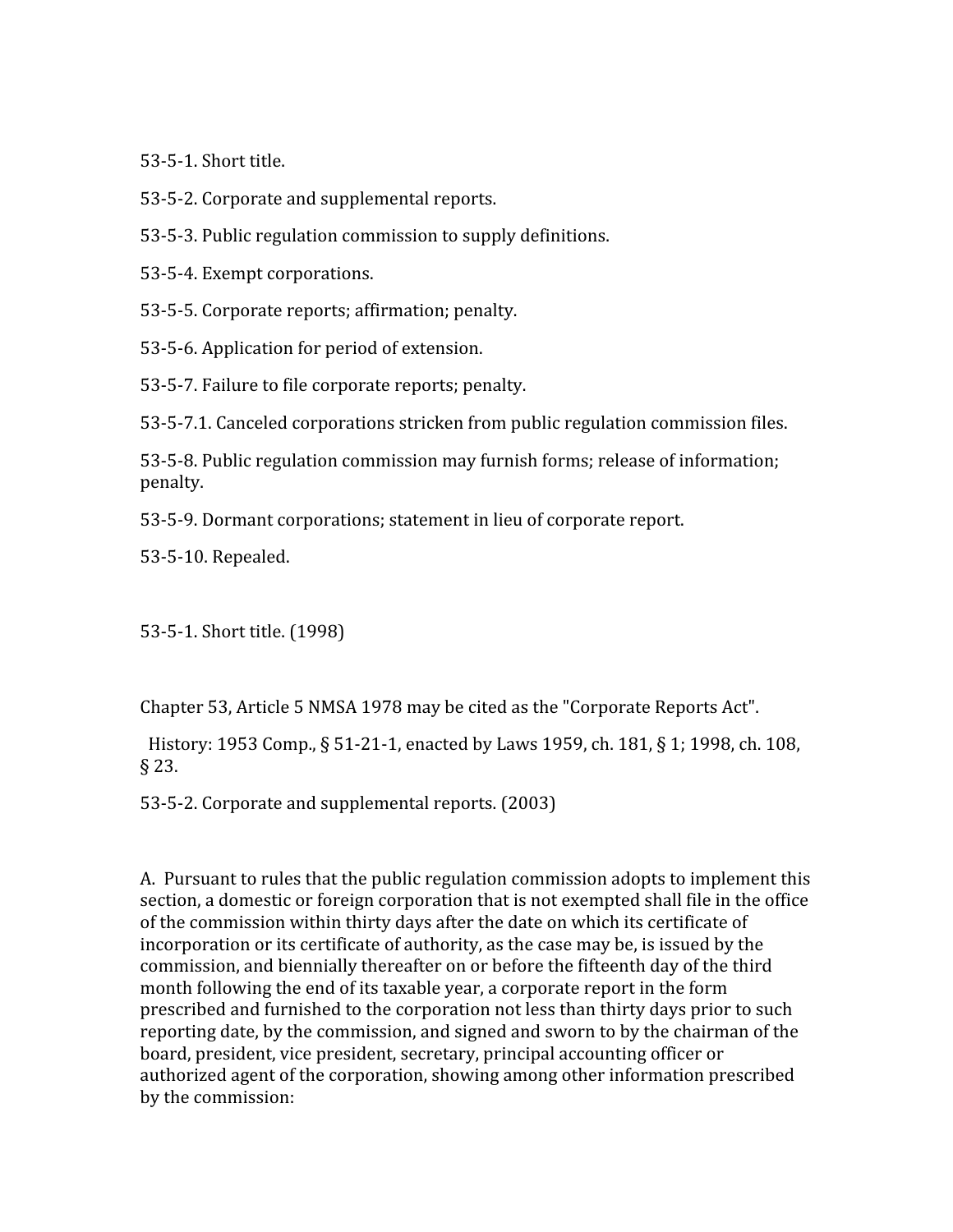(1)
the
current
status
of:

(a)
the
name
of
the
corporation;

(b)
the
mailing
address
and:
1)
street
address
if
within
a
municipality;
or
2)
rural route number and box number or the geographical location, using well-known landmarks, if outside a municipality, of the corporation's registered office in this state and the name of the agent upon whom process against the corporation may be served;

(c)
the
names
and
addresses
of
all
the
directors
and
officers
of
the
corporation
and when the term of office of each expires:

(d)
the
address
of
the
corporation's
principal
place
of
business
within
the
state
and, if a foreign corporation, the address of its registered office in the state or country under the laws of which it is incorporated and the principal office of the corporation, if
different
from
the
registered
office;
and

(e)
the
date
for
the
next
annual
meeting
of
the
shareholders
for
the
election
of directors;
and

(2)
the
corporation's
taxpayer
identification
number
issued
by
the
revenue processing
division
of
the
taxation
and
revenue
department.

B. When the public regulation commission receives a report required to be filed by a corporation under the Corporate Reports Act [Chapter 53, Article 5 NMSA 1978], it shall determine if the report conforms to the requirements of this section. If the commission
finds
that
the
report
conforms,
it
shall
be
filed.
If
the
commission
finds that
the
report
does
not
conform,
it
shall
promptly
return
the
report
to
the corporation
for
any
necessary
corrections,
in
which
event
the
penalties
prescribed in the Corporate Reports Act for failure to file the report in the time provided shall not apply if the report is corrected and returned to the commission within thirty days from the date on which it was mailed to the corporation by the commission.

C. The public regulation commission may refuse to file a corporate report or a supplemental report received from a corporation that has not paid all fees, including penalties
and
interest
due
and
payable,
to
the
commission
at
the
time
of
filing. However, if the corporation and the commission are engaged in any adversary proceeding
over
the
assessment
of
any
fees,
the
commission
shall
file
the
report
of the
corporation
upon
its
submission
to
the
commission.

D.

A
supplemental
report
shall
be
filed
with
the
public
regulation
commission within thirty days if, after the filing of the corporate report required under the Corporate Reports Act [Chapter 53, Article 5 NMSA 1978], a change is made in:

(1)
the
mailing
address,
street
address,
rural
route
number
and
box
number
or
the geographical location of its registered office in this state and the name of the agent upon
whom
process
against
the
corporation
may
be
served;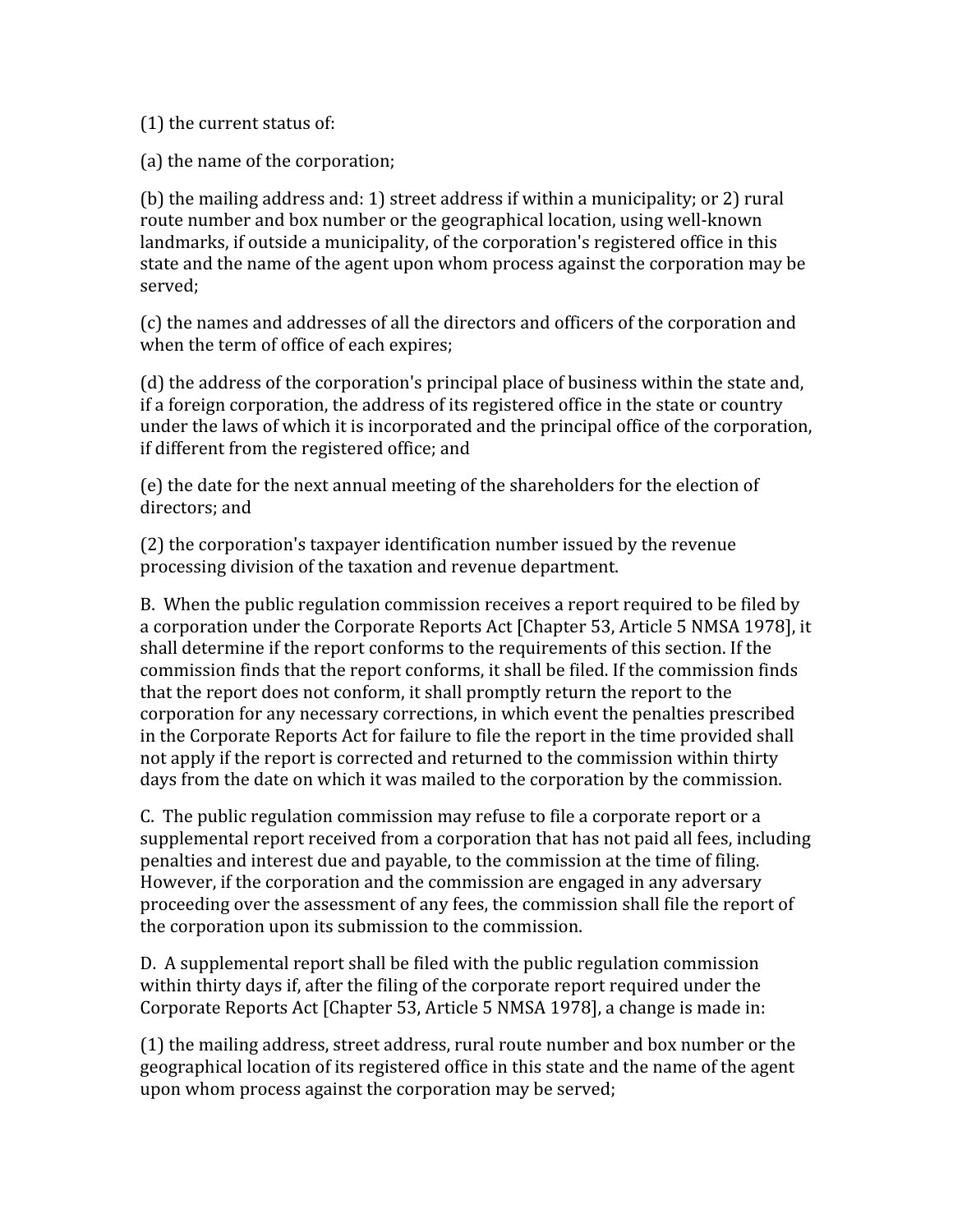(2)
the
name
or
address
of
any
of
the
directors
or
officers
of
the
corporation
or
the date
when
the
term
of
office
of
each
expires;
or

(3)
its
principal
place
of
business
within
or
without
the
state.

History

History: 1953 Comp., § 51-21-1, enacted by Laws 1978, ch. 9, § 1; 1979, ch. 181, § 1; 1983, ch. 304, § 4; 1989, ch. 386, § 1; 2001, ch. 200, § 27; 2003, ch. 318, § 5.

53‐5‐3.
Public
regulation
commission
to
supply
definitions.
(2001)

The
public
regulation
commission
shall
prepare
and
make
available
with appropriate corporate report forms a list of definitions of corporate and financial terms
used
in
the
annual
corporate
reports.

History

History: 1953 Comp., § 51-21-3, enacted by Laws 1959, ch. 181, § 3; 2001, ch. 200, §
28.

53‐5‐4.
Exempt
corporations.
(1977)

The
following
corporations
shall
be
exempt
from
filing
a
report
pursuant
to
the Corporate
Reports
Act
[Chapter
53,
Article
5
NMSA
1978]:

A.
state
banks
or
insurance
companies
incorporated
under
the
laws
of
New
Mexico;

B.
insurance
companies
which
are
incorporated
under
the
laws
of
the
United
States, other
states
or
foreign
countries,
and
which
are
licensed
to
transact
business
in
the state
of
New
Mexico;

C.
national
banks;
and

D.
nonprofit
corporations.

History

History: 1953 Comp., § 51-21-4, enacted by Laws 1959, ch. 181, § 4; 1969, ch. 154, § 1; 1977, ch. 103, § 4.

53‐5‐5.
Corporate
reports;
affirmation;
penalty.
(1979)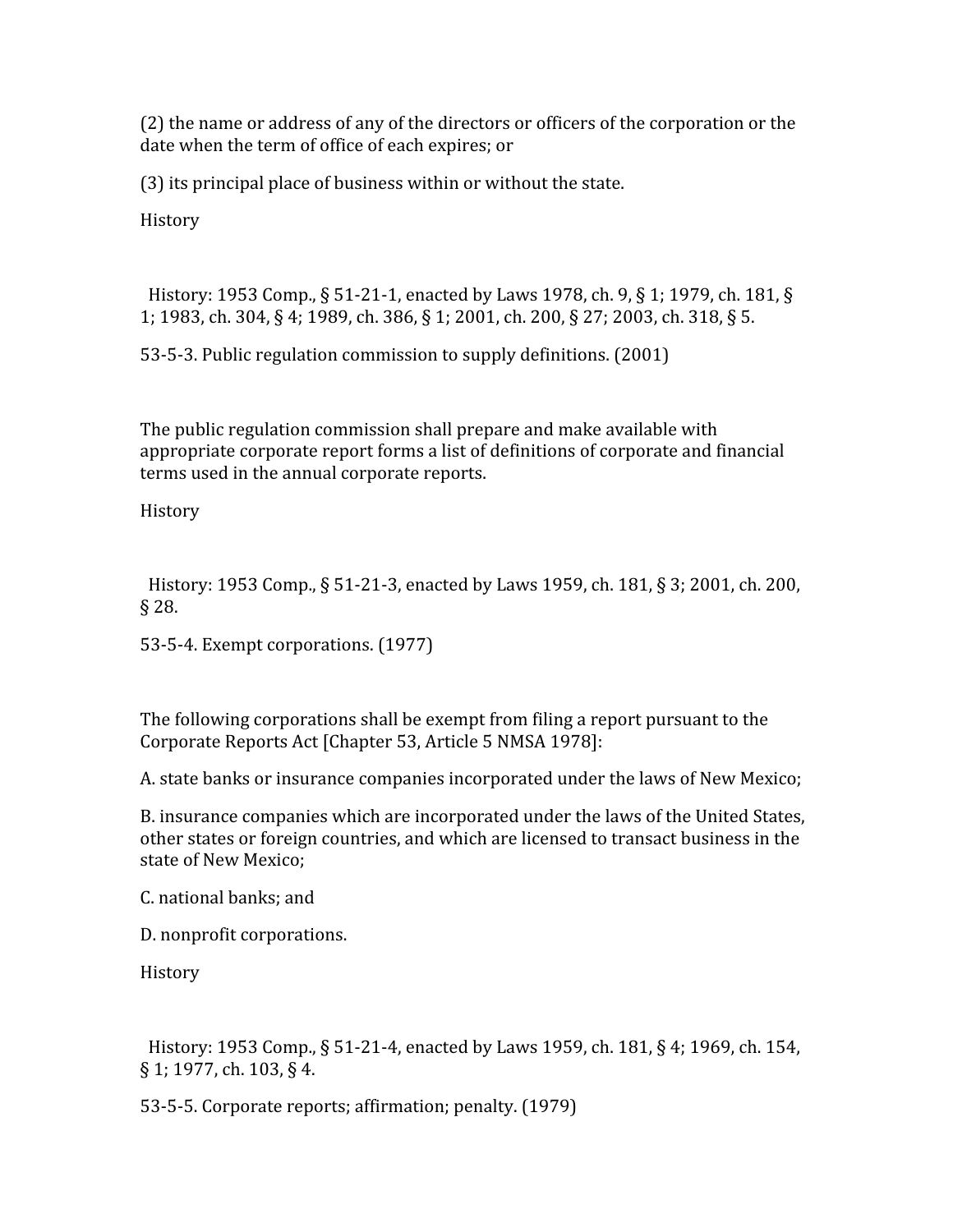A.

All
reports
required
to
be
filed
with
the
commission
pursuant
to
the
Corporate Reports
Act
[Chapter
53,
Article
5
NMSA
1978]
shall
contain
the
following affirmation:
"Under
penalties
of
perjury,
I
declare
and
affirm
that
I
have
examined this report, including the accompanying schedules and statements, and that all statements
contained
therein
are
true
and
correct."

B.

Any
person
who
makes
and
subscribes
any
report
required
under
the
Corporate Reports Act that contains a false statement, which statement is known to be false by such person, is guilty of perjury and upon conviction shall be punished as provided for
in
the
perjury
statutes
of
this
state.

History: 1978 Comp., § 53-5-5, enacted by Laws 1979, ch. 181, § 2.

53‐5‐6.
Application
for
period
of
extension.
(2001)

A. A corporation may, upon application to the public regulation commission by the date upon which a report is required to be filed under the Corporate Reports Act [Chapter
53,
Article
5
NMSA
1978],
petition
the
commission
for
an
extension
of
time in
which
to
file
the
required
report.

B. For good cause shown, the public regulation commission may extend for no more than
a
total
of
twelve
months
the
date
on
which
any
return
required
by
the provisions
of
the
Corporate
Reports
Act
[Chapter
53,
Article
5
NMSA
1978]
must
be filed or the date on which the payment of any fee is required for a specific corporation subject to the Corporate Reports Act. No extension shall prevent the accrual
of
interest
as
otherwise
provided
by
law.

C.

The
public
regulation
commission
shall,
when
an
extension
of
time
has
been granted
a
corporation
under
the
United
States
Internal
Revenue
Code
of
1986
for the
time
in
which
to
file
a
return,
grant
the
corporation
the
same
extension
of
time to file the required return and to pay the required fees and tax if a copy of the approved
federal
extension
of
time
is
attached
to
the
corporation's
annual
report. No
extension
of
time
granted
shall
prevent
the
accrual
of
interest
as
otherwise provided
by
law.

D. Nothing contained in this section shall prevent the collection of any tax, penalty or interest due upon the failure of any corporation to submit the required report.

History: 1953 Comp., § 51-21-6, enacted by Laws 1959, ch. 181, § 6; 1961, ch. 197, § 7; 1977, ch. 103, § 6; 1979, ch. 181, § 3; 1989, ch. 102, § 1; 2001, ch. 200, § 29

53‐5‐7.
Failure
to
file
corporate
reports;
penalty.
(2003)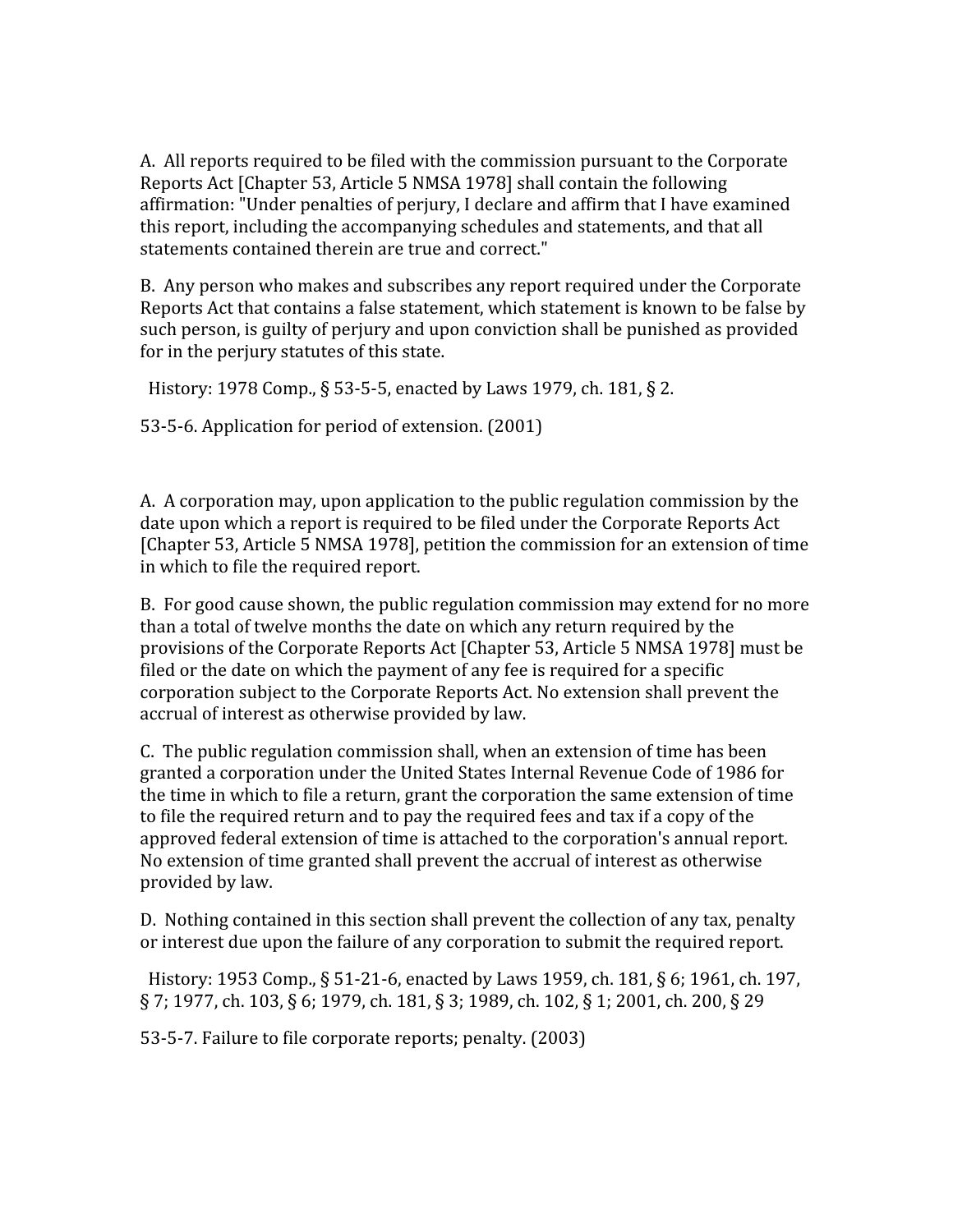A. A domestic corporation required to file an annual corporate report, as provided in
the
Corporate
Reports
Act
[Chapter
53,
Article
5
NMSA
1978],
that
fails
to
submit the report within the time prescribed for a reporting period shall incur a civil penalty
of
two
hundred
dollars
(\$200)
in
addition
to
the
fee
for
filing
the
report, such civil penalty to be paid upon filing the report. Sixty days after written notice of failure to file a report has been mailed to the corporation's mailing address as shown
in
the
last
corporate
report
filed
with
the
public
regulation
commission,
the corporation
shall
have
its
certificate
of
incorporation
canceled
by
the
commission without further proceedings, unless the report is filed and all fees and penalties are paid
within
that
sixty‐day
period.

B. A foreign corporation required to file an annual corporate report that fails to submit the report within the time prescribed for any reporting period shall incur a civil
penalty
of
two
hundred
dollars
(\$200)
in
addition
to
the
fee
for
filing
the report. The civil penalty shall be paid upon filing the report. Sixty days after written notice of failure to file a report has been mailed to the corporation's mailing address as
shown
in
the
last
corporate
report
filed
with
the
public
regulation
commission, the corporation shall have its certificate of authority to do business in this state canceled
by
the
commission
without
further
proceedings,
unless
the
report
is
filed and all fees and penalties are paid within that sixty-day period. Nothing in this section authorizes a forfeiture of the right or privilege of engaging in interstate commerce.

C.

A
domestic
or
foreign
corporation
not
exempted
from
filing
a
supplemental report, as provided in the Corporate Reports Act, that fails to submit the required report within the time prescribed for a reporting period shall incur a civil penalty of two hundred dollars (\$200) in addition to the fee for filing the report, such civil penalty
to
be
paid
upon
filing
the
report.

D. An order of the public regulation commission may be appealed to the district court
of
Santa
Fe
county
within
sixty
days
of
the
date
it
was
issued
by
the commission.

E. If a report required under the Corporate Reports Act [Chapter 53, Article 5 NMSA] 1978]
is
mailed,
the
public
regulation
commission
shall
allow
three
additional
days when considering the postmark as the date of submission when determining if a filing
is
timely.

History

History: 1953 Comp., § 51-21-7, enacted by Laws 1959, ch. 181, § 7; 1961, ch 63, § 1; 1967, ch. 252, § 2; 1969, ch. 22, § 3; 1977, ch. 103, § 7; 1979, ch. 181, § 4; 1983, ch. 304, § 5; 1988, ch. 42, § 1; 2001, ch. 200, § 30; 2003, ch. 318, § 6.

53‐5‐7.1.
Canceled
corporations
stricken
from
public
regulation
commission
files. (2001)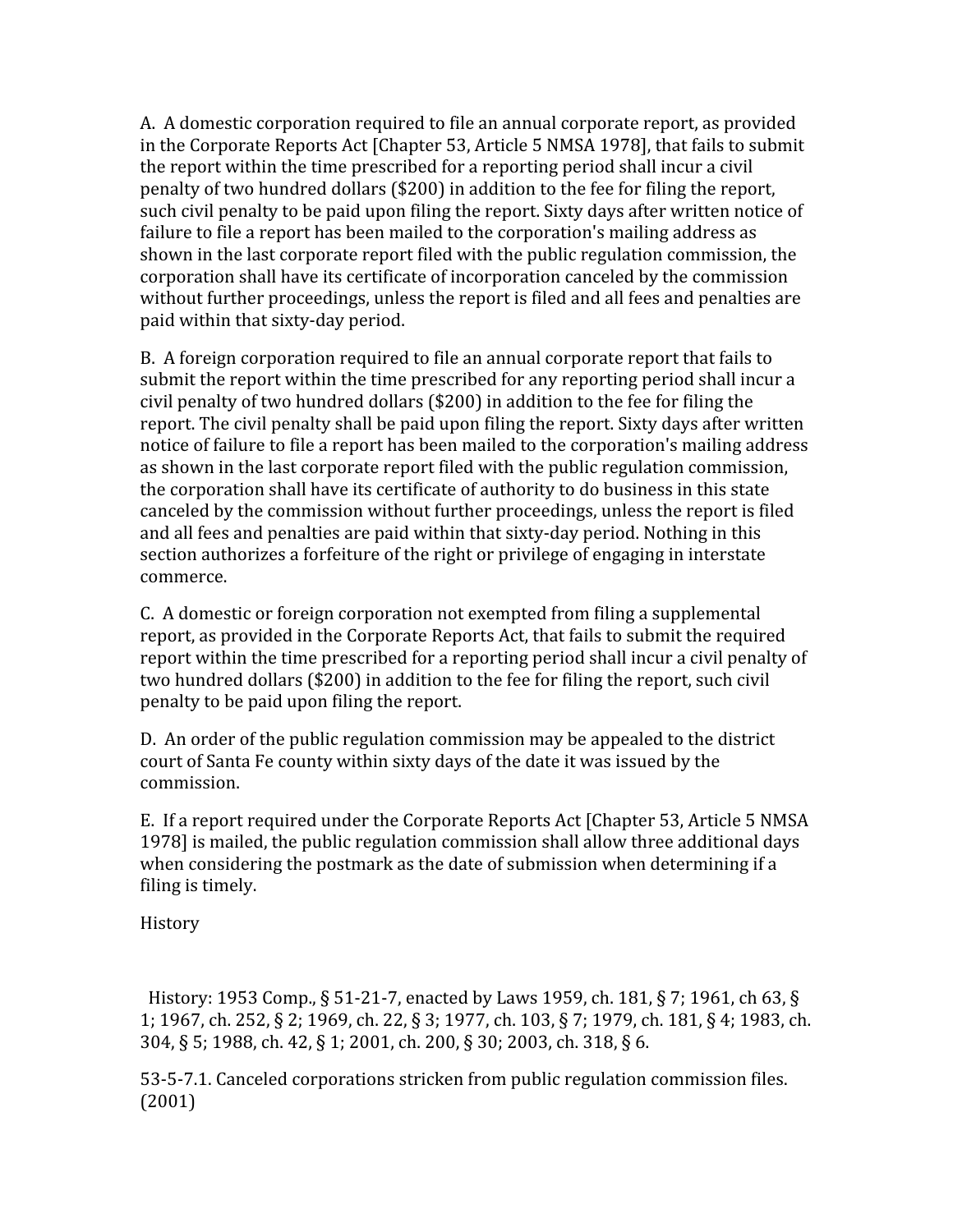A
domestic
corporation
whose
certificate
of
incorporation
has
been
canceled
by
the public regulation commission pursuant to Section 53-5-7 NMSA 1978 shall be stricken from the files of the commission without further proceedings. A foreign corporation
whose
certificate
of
authority
to
do
business
in
the
state
has
been canceled
by
the
commission
pursuant
to
Section
53‐5‐7
NMSA
1978
shall
be stricken
from
the
files
of
the
commission
without
further
proceedings.

History:
Laws
2001,
ch.
200,
§
26.

53‐5‐8.
Public
regulation
commission
may
furnish
forms;
release
of
information; penalty.
(2001)

A.

The
public
regulation
commission
may,
upon
application,
furnish
the
necessary blank forms used in the preparation of the annual corporate reports.

B. The public regulation commission shall provide pursuant to the provisions of the Public Records Act [Chapter 14, Article 3 NMSA 1978] for the retention, storage and destruction
of
annual
corporate
reports
filed
with
the
commission.

C.

Information
obtained
from
reports
filed
pursuant
to
the
provisions
of
the Corporate
Reports
Act
[Chapter
53,
Article
5
NMSA
1978]
shall
be
made
available
to interested
persons
during
proper
hours,
except
that
data
contained
in
Paragraph
(2) of Subsection A of Section 53-5-2 NMSA 1978 shall not be released unless in statistical
form
classified
to
prevent
identification
of
particular
corporations.

D. All reports required under the Corporate Reports Act may be used as evidence at any
trial
or
hearing
of
the
public
regulation
commission.

E. All reports required under the Corporate Reports Act shall be made available to the revenue processing division of the taxation and revenue department upon written request and the revenue processing division shall be subject to the same restrictions upon revealing the information as are imposed by this section upon the public
regulation
commission.

F.

Any
other
state
agency
or
department
or
United
States
agency
or
department upon written request to the public regulation commission may examine reports filed with the commission upon a showing that the corporate reports sought to be examined are germane to an investigation being conducted by the petitioning agency or department, and any information revealed is subject to Subsection G of this
section.

G.

Any
person
who
releases
information
contrary
to
the
provisions
of
this
section
is guilty
of
a
misdemeanor
and
upon
conviction
shall
be
punished
by
a
fine
of
not
more than one thousand dollars (\$1,000) nor less than one hundred dollars (\$100) or by